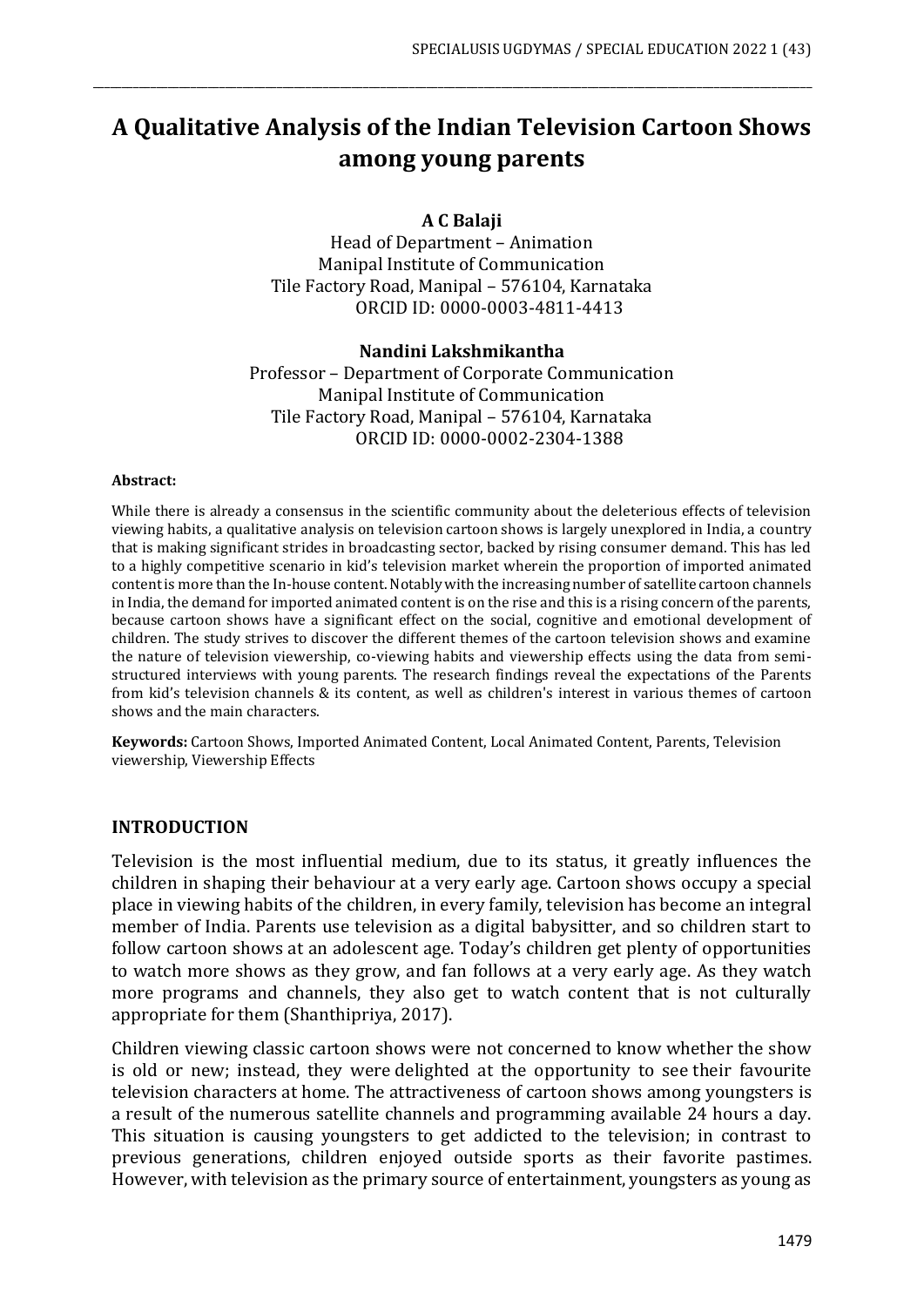six months become avid viewers of cartoon programmes. Television is being utilised as a substitute educational medium. Preschoolers benefit from television shows because they teach them about colours, alphabets, animals, and environment. On the other hand, youngsters who watch lengthy hours of television develop an addiction and spend more time in front of the television. Some parents use television to augment their child's feeding time Lehman (2020).

\_\_\_\_\_\_\_\_\_\_\_\_\_\_\_\_\_\_\_\_\_\_\_\_\_\_\_\_\_\_\_\_\_\_\_\_\_\_\_\_\_\_\_\_\_\_\_\_\_\_\_\_\_\_\_\_\_\_\_\_\_\_\_\_\_\_\_\_\_\_\_\_\_\_\_\_\_\_\_\_\_\_\_\_\_\_\_\_\_\_\_\_\_\_\_\_\_\_\_\_\_\_\_\_\_\_\_\_\_\_\_\_\_\_\_\_\_\_\_\_\_\_\_\_\_

Exclusively at Asia TV Forum & Market 2020, a children-focused digital media firm interviewed 4,482 children aged four to sixteen years and their parents. The participants were chosen from 14 Asian pacific markets and were equally distributed in terms of gender and age. They discovered that children like diversity and interaction. Due to the fact that many children play mobile games and consume television content, having a brand presence in both of these activities is critical for reaching this demographic (Team, 2021).

The children's television viewing pattern in a day, Figure 1 shares the information of their average active time on television over weekday and weekend. The viewership gradually increases from morning till late afternoon, later by evening drops as they lose the control over the remote to their working parents. Primarily the viewership shifts from cartoon channels to general entertainment channels.



**Weekend** Weekday **-**

*Figure 1. Children active time on television Source: From "A peek into kid's viewership", by Broadcast Audience Research Council Report 2017 (p.17) (https://www.barcindia.co.in/newsletter/a-peek-into-kidsviewership.pdf) In the public domain*

Additionally, television is the greatest cultural influence in human history. Television becomes the common media of entertainment for children to watch their favourite animated cartoon characters. There is quite a good number of Kids TV channels that broadcast a variety of cartoon shows for children round the clock. Children start watching the cartoon shows as early as six months, and by the age of two and three, they are an avid audience for the animated shows. Most of them grow up watching their favourite colourful characters that turn into a role model and friend to them (Poepsel, 2018).

On the other hand, Studies reveal that infants hold a short time interest watching cartoons on television; however, as they grow, they become active viewers with the capacity of imitating characters that turn out to be their role models of the children. Children as they watch the television show, learn and apprehend the visuals and information shared in the show. The television shows are chosen as an easy entertaining tool by the parents so that they can do their household works. Psychologist emphasize that prolonged hours of watching television cartoon shows that are not supervised by their parents tend to develop negative side of behaviour over time as the children at early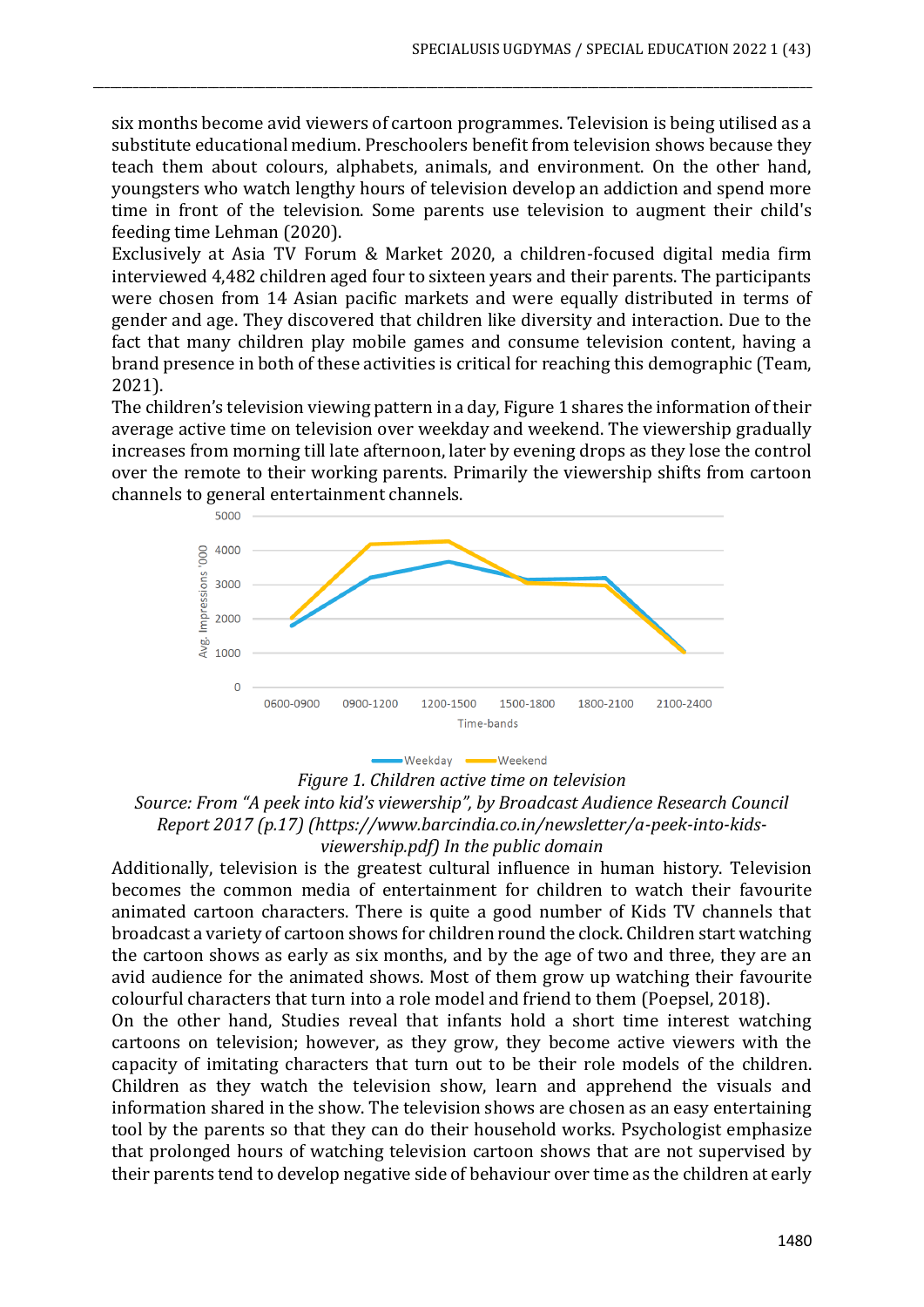years learn about explosions, gunshots, weapons and aggressive actions from cartoons and use in real life Jean M. Twenge (2018); American Psychological Association (2013). Animation content is experiencing a bigger transformation in India. Over the last decade, the Indian animation industry has moved up their production services from an outsourcing model to creating its intellectual animation property, which enable the animation producers to generate higher revenues and profitability from an end to the endpoint by selling new local content to television networks in India. Broadcasting channels are increasing their content mix for more local made content than the imported content (Refer to Figure 2 & 3). Year on year, there is a larger intake of local content by the kids' entertainment channels including some of the regional broadcasting channels. (KPMG, 2016)

\_\_\_\_\_\_\_\_\_\_\_\_\_\_\_\_\_\_\_\_\_\_\_\_\_\_\_\_\_\_\_\_\_\_\_\_\_\_\_\_\_\_\_\_\_\_\_\_\_\_\_\_\_\_\_\_\_\_\_\_\_\_\_\_\_\_\_\_\_\_\_\_\_\_\_\_\_\_\_\_\_\_\_\_\_\_\_\_\_\_\_\_\_\_\_\_\_\_\_\_\_\_\_\_\_\_\_\_\_\_\_\_\_\_\_\_\_\_\_\_\_\_\_\_\_



#### **Figure 2. Countrywise Animated Shows on Indian TV 2014**



*Source: "The Future: Now Streaming - Indian Media and Entertainment" FICCI Report 2016 (p.173) (https://aibmda.in/FICCI-KPMG-M&E-Report-2016.pdf) In the public* 

*domain*

This trend has enabled the animation industry to create more Original and Local content for kids' television channels. Studios now create local characters, stories, and themes that have a longer shelf life and can be monetized through various channels. Creating a business model around the popular character like licensing & merchandising and theme parks around animated properties, has worked very well with overseas studios such as Disney, Pixar and Universal studios theme park; on a similar model, few Indian Animation Studios have also created more of local characters, stories and have seen success with 'Chhota Bheem', 'Motu Patlu', 'Pakdam Pakdai'. With the success and demand of this diverse local ethnic characters' kids, television channels continue to invest with the new characters and shows (KPMG, 2017).

Eggleston (2018) Animated Television shows have become an exceptional teaching and entertainment tool. Pre-schoolers learn alphabets and colours by watching television shows. Animated shows play a vital role among 2-4 year children; they are not just the viewers; they perceive a lot of information from the shows. Animated character 'Popeye, the sailor man', promotes eating vegetables, especially spinach. Children look at the character's attitude and behaviour, for example in Dexter's Laboratory Dexter – the main character uses the left hand for much of the activities and the children try to use the left hand to some of their activities, even though they are right handed. They are very closely attached and inspired by the character's personalities and designs. These animated characters reflect people, civilisation, morality and kindness in them.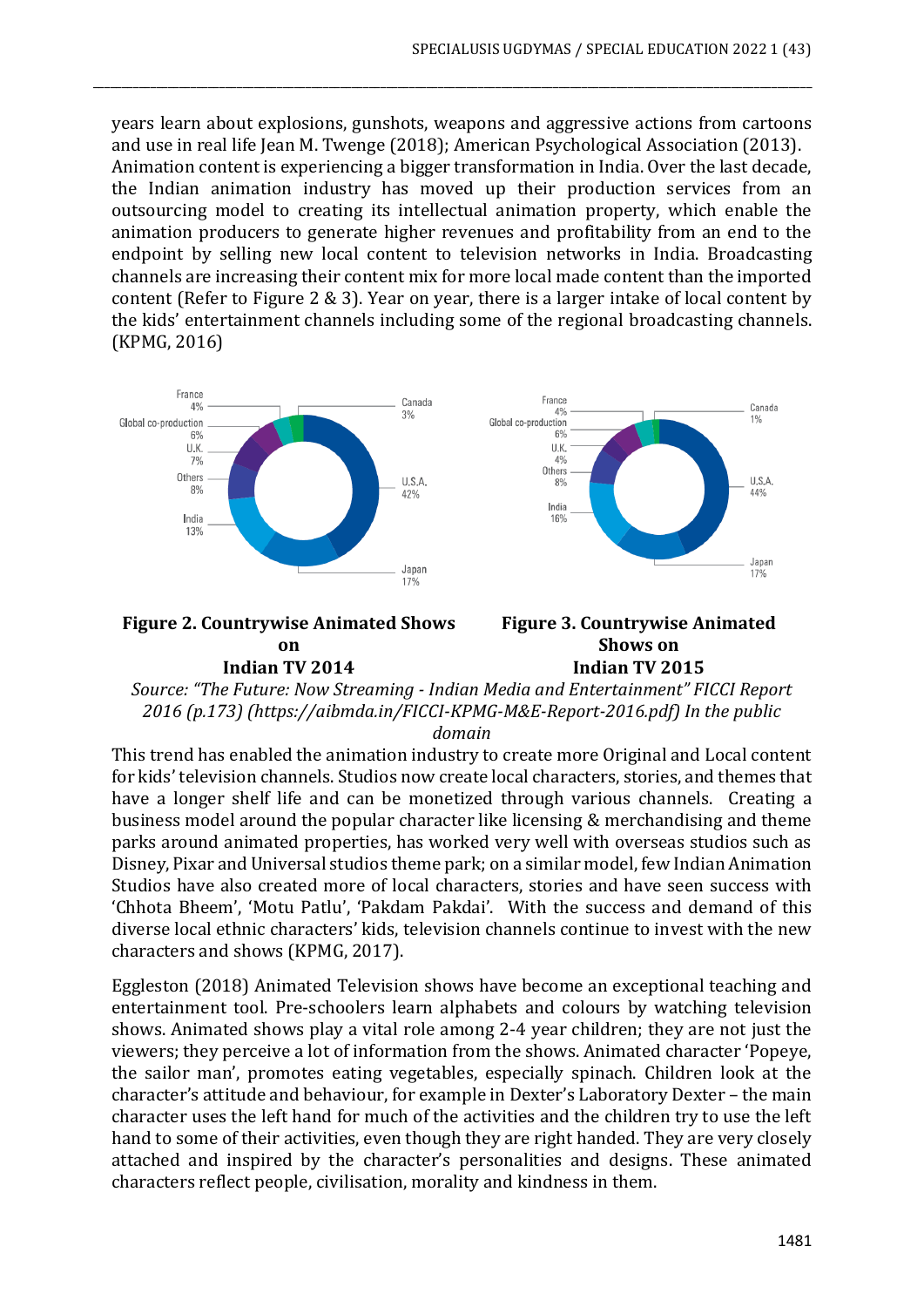Gargi (2017) pointed that merchandise of cartoon characters has its distinctive band of customers, which is increasing year on year with every new character on the show. This trend gives more business openings for all Local and Global companies. In this decade, India has established itself as one of the leading retail markets for merchandising of animated properties of all global and local brands. This is due to the success in building the connection between their favourite shows, characters and the products, like Superman, Chotta Bheem, Motu Patlu, etc. Children consume animated content as well as products featuring their favourite characters. This trend has enabled the retailers to remodel their business model in bringing more visibility to their products, and this set up has pushed them to look into the need for licensing. More unorganised business is coming into the organised way of promoting their business. This trend would help the retailers in lowering their interest in imports of these goods, and it's good for the local retailers and better for the economy.

\_\_\_\_\_\_\_\_\_\_\_\_\_\_\_\_\_\_\_\_\_\_\_\_\_\_\_\_\_\_\_\_\_\_\_\_\_\_\_\_\_\_\_\_\_\_\_\_\_\_\_\_\_\_\_\_\_\_\_\_\_\_\_\_\_\_\_\_\_\_\_\_\_\_\_\_\_\_\_\_\_\_\_\_\_\_\_\_\_\_\_\_\_\_\_\_\_\_\_\_\_\_\_\_\_\_\_\_\_\_\_\_\_\_\_\_\_\_\_\_\_\_\_\_\_

There are licenses for a range the product categories like Toys, Back to School, Electronics such as Mobile, Laptop, Laptop Skins, Pen drives, Headphones, Watches, Bobble Toys, Fashion, Electronics accessories and more providing range of items to all age group from kids zero to adults. Licensing & Merchandising in India though it is a smaller market of about Rs.4, 000 crores (\$600 million), is growing tremendously to hit double-digit growth in the future, (George, 2017).

A qualitative analysis on television cartoon shows among young parents would provide an opportunity for the parents to share information about their children's television viewing habits. The critical information would help in understanding the expectations of the young parents from cartoon television Channels and the kind of themes and content children are interested in. Recommended observation derived from the results of this research would help to understand the expectation of animation content better.

## **REVIEW OF LITERATURE**

The review of literature introduces the framework that comprises of the main research focus that is the context in analysing the perception of young parents having children watching cartoon shows on the television.

## **Effects of Cartoon Shows**

Shazia Akbar Ghilzai, Rabia Alam, Zubair Ahmad, Amina Shaukat, Syeda Shahum Noor (2017), highlighted the consequences of violent cartoons, they indicated that the children watching high level of violence are more likely to engage in acts of cruelty and violence. Those who watch violent cartoons may show aggressive behaviour earlier than the children who watch non-violent cartoons. Throughout the course of time, integration may result in an under estimation of cognitive abilities, discrepancy from drugs, and an increase in negative behaviour. Children have the ability to imitate actions and events that they repeatedly see over. Thus, the researcher stated unequivocally that colourful cartoon characters may easily change one's cognitive state into a pleasant reaction

Johnson (1970), according to his research, television has a significant effect on the structure of family life. He reports that 60% of the parents have altered their sleeping habits as a result of the television, 55% have altered their eating times, and 78% of parents use television as a digital babysitter. Likewise, Robinson (1972) investigated the impact of television by comparing daily activities by using a time budget technique. He asked set of viewers at 15 locations in 11 countries to use dairies to record their activities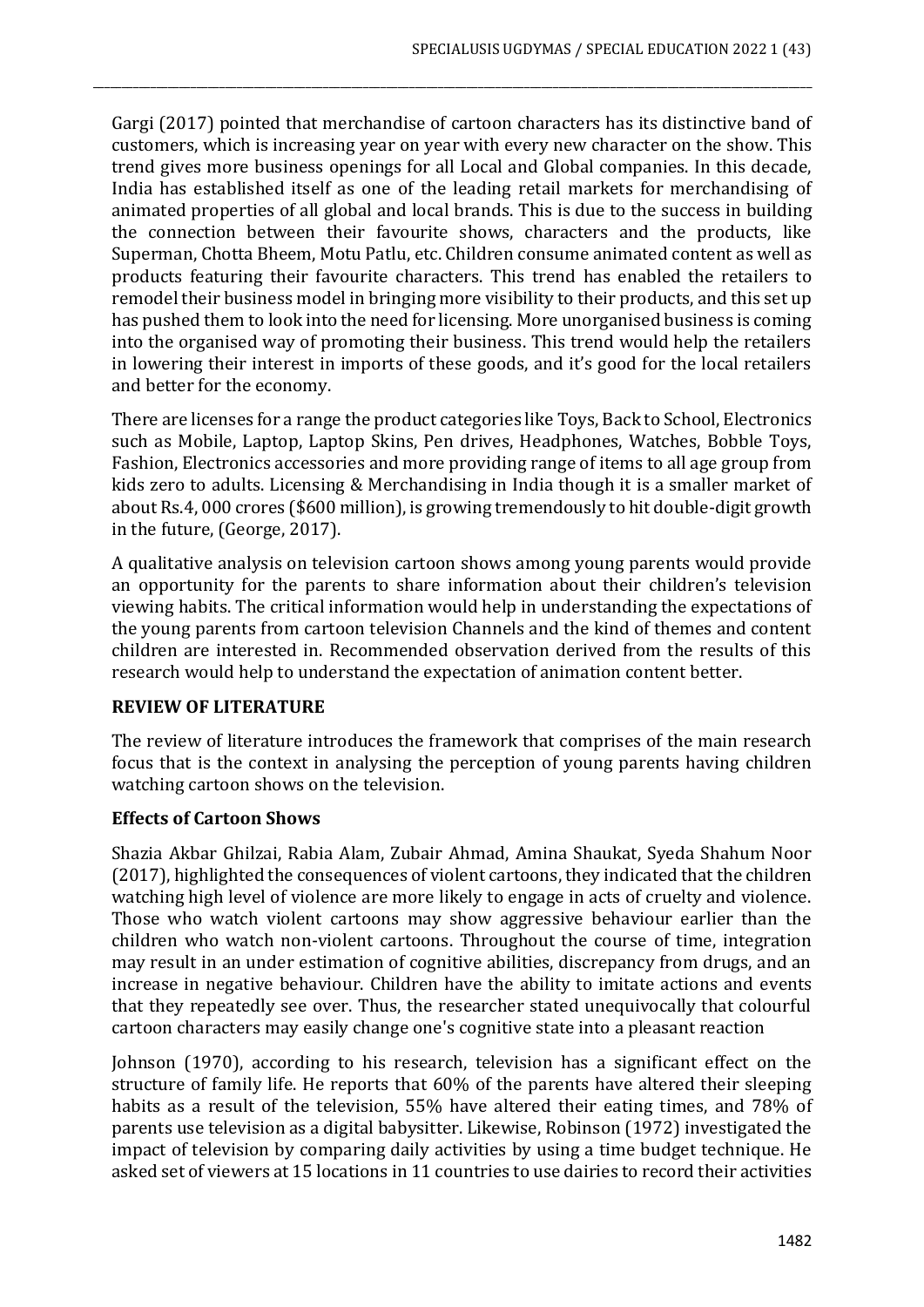24 hours a day. The results conceded that the certain activities were decreased, such as social gathering, leisure activities, sleep and even decline in newspaper reading. Even young people participating in community activities and high school students participating in sports dropped remarkably.

\_\_\_\_\_\_\_\_\_\_\_\_\_\_\_\_\_\_\_\_\_\_\_\_\_\_\_\_\_\_\_\_\_\_\_\_\_\_\_\_\_\_\_\_\_\_\_\_\_\_\_\_\_\_\_\_\_\_\_\_\_\_\_\_\_\_\_\_\_\_\_\_\_\_\_\_\_\_\_\_\_\_\_\_\_\_\_\_\_\_\_\_\_\_\_\_\_\_\_\_\_\_\_\_\_\_\_\_\_\_\_\_\_\_\_\_\_\_\_\_\_\_\_\_\_

Similarly, Sheehan (1983) in the research, states that the presence of the television has altered some activities in the life of school going children. They are using overlapping longitudinal design with 120 children from Grade 3, 4 & 5 over three years. The studies showed that a larger number of children did their homework while watching the television. Kindergarten children ate their evening snacks while watching television shows.

Robert M. Liebert (1989) states that by the age of 18, apart from sleep, children would have spent the majority of their time watching television. The researcher pointed that it is a gross oversimplification to say that violence on TV does increase children's violent behaviour, for there are many caveats required. Children today watching more television programs than their parents and grandparents got out of comics and recorders combined. What children watch on television is considered to be the their programme. However, most of the programs children watch are designed for adult and family audiences. His research points to the major effect of television and later to the television content, where the television tends to remain commercial than social. Since a child's attention span is limited, quick movements and loud noises are required to gain their attention. The content is geared to appeal for the target group of 2-11 years, and the format is widely animation involving various themes.

Khaled Habib (2015), reveals that between kindergarten and high school, an average kid watches almost 18,000 hours of television, this engagement affects the child's mental response and behaviour. Studies conducted by Khaled Habib and Tarek Soliman answer how children are affected by cartoons. An experiment was conducted with 400 school going boys and girls with an age group of 7-12 years. The results concluded that cartoon TV shows have a larger influence on the children. Television occupies maximum of their time than any other activities. Also, due to the busy working life style of the parents, on the other hand, the parents do spend very less time with their children. Hence the children spend most of the time watching cartoon shows. The study also proves that it does affect their language skills, and they tend to imitate the actions from the cartoon characters. It also takes away substantial time from their schedule. Apart from the school teacher and parents, the children learn from the television shows as well.

Similarly, Shailesh Rai, Bhagwan Waskel, Salil Sakalle, Sanjay Dixit, Rajendra Mahore (2016), observed in his research that watching cartoon shows significantly affect the behaviour of the children, both positive and negative manner. In common, the children act as the way the cartoon characters perform on the television. They follow this in their daily life as they watch too much of the cartoon shows on the television. As children develop more interest in watching cartoon shows, over the years they become violent and addictive. The research is included 200 children age range from 5 to 15 years. They used observational cross-sectional study and random sampling over four months. Data was collected using a semi-structured questionnaire. Results summarised that the cartoon shows have a stronger effect on their lifestyle, behaviour and language. Likewise, cartoon shows have both favourable and adverse influence on moral development of children. The children of all group, ages backgrounds, genders, and intelligence are affected by television cartoon shows.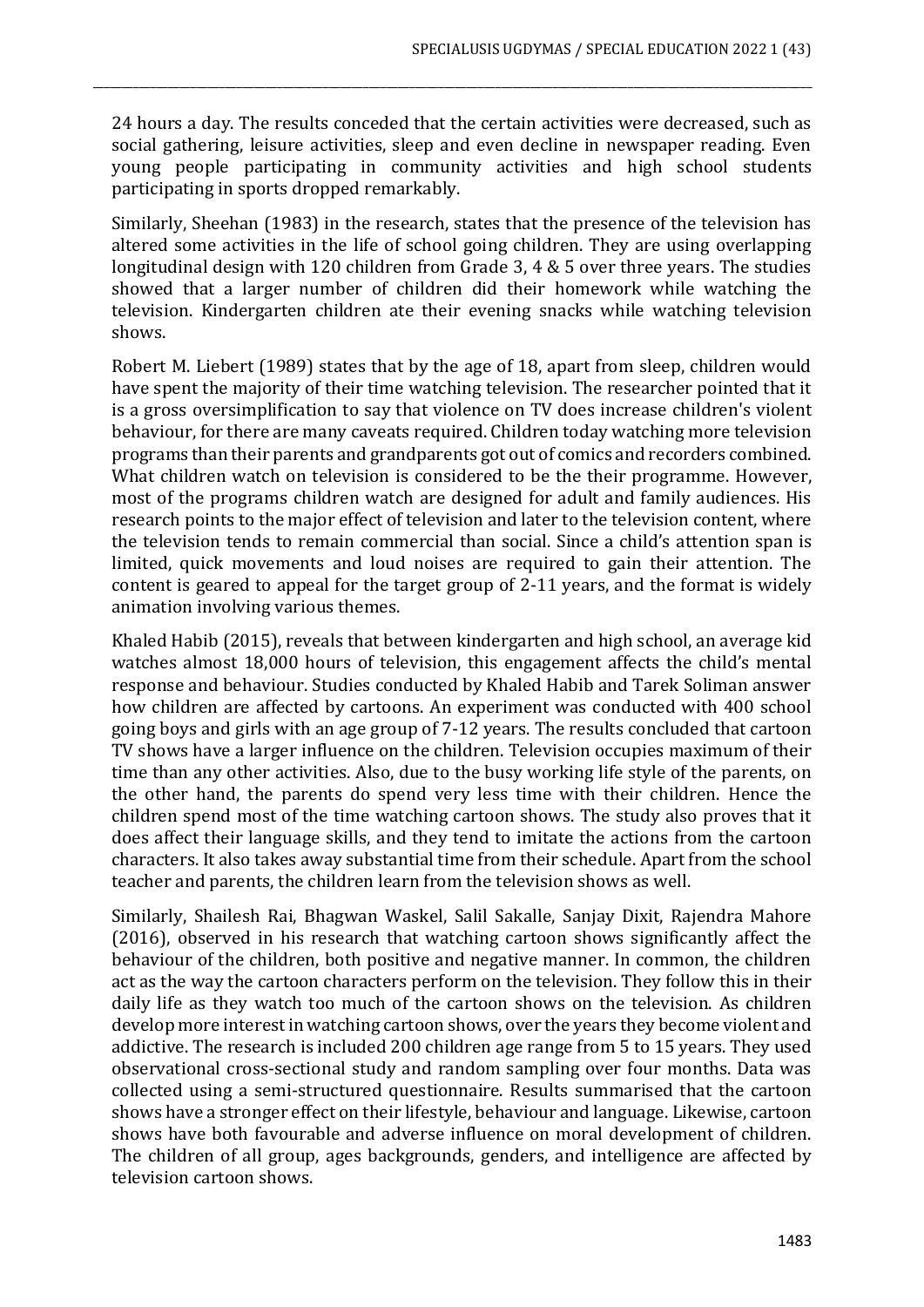Bignell (2013) in his television studies, he has worked on how social behaviour is related to television viewing habits. His studies include how different programmes have different kinds of audience. For several decades, a focused study on children watching television has experimented in which the effects of television could be revealed, Bandura (1977). This experimental research was criticized because of the settings, methods and the kind of shows used by the researcher, which children normally watch on the television. Nevertheless, studies such as these provided the required support for the campaigns for regulating the kid's television, protecting the children from the vulnerable content that might be associated with the program. While watching television is enjoyable for children, it is also a necessary for their eventual entry into society. Research on viewing habits confirms that the primary benefit of television for children is that it serves as a resource for working through natural identifications of their identity.

\_\_\_\_\_\_\_\_\_\_\_\_\_\_\_\_\_\_\_\_\_\_\_\_\_\_\_\_\_\_\_\_\_\_\_\_\_\_\_\_\_\_\_\_\_\_\_\_\_\_\_\_\_\_\_\_\_\_\_\_\_\_\_\_\_\_\_\_\_\_\_\_\_\_\_\_\_\_\_\_\_\_\_\_\_\_\_\_\_\_\_\_\_\_\_\_\_\_\_\_\_\_\_\_\_\_\_\_\_\_\_\_\_\_\_\_\_\_\_\_\_\_\_\_\_

## **Learning from Cartoon Shows**

Sajana (2018) in the study, attempts to find a teaching method to improve the learners speaking and writing skills using television cartoons. Cartoons are multipurpose and brilliant medium in improving teaching due to their visual appeal and have the capacity to hold the attention and interest of the learners. The learners connect with the character's design, voices, and background music. As a result, the learners quickly develop reading, writing and speaking skills through activities learned based on cartoon animation. This also helped to keep the learner's interest and participation in various activities with great enthusiasm. The researcher states that the nature of teaching requires an understanding of the community through which the learners come from. Teaching activities using cartoons would yield productive and receptive skill among learners in almost all streams of education.

Syed Raza (2016) in his research, observes that the physical and emotional effects of cartoons on children. The finding reveals that the cartoons are not the reproduction of real-life situations, instead of imaginary circumstances which affect the kids in many ways. The researcher employed the quantitate survey method with a purposive sampling consists of 100 primary school students at five schools at Multan. The leading impacts were on general knowledge, vocabulary, and intelligence in personality building. And also healthiness combined with personality, imagination with emotion and cognitive with psychological behaviour. The findings also enlighten the influence of cartoon on children needs adaptations of new methods to find the phenomenon connected with cartoon characters.

Lbata (1981), in his research, compared American and Japanese children's television programmes. The study is based on the transcultural elements in line with the main theme and the main characters in the children television. The researcher used 50 American and 42 Japanese children's television shows with 36 children on an age group of 12 years over two months. The most common theme out of the stories was an authority, the way American viewers viewed authority as competitors, whereas the same is being viewed as an evil in Japanese. American stories and characters emphasised on Individualism, while the Japanese on collectivism. As the children involved in more and more television viewing, they are less and less connection with their parents or grandparents. The programmes reflect cultural behaviour, thinking pattern, which has a mutual impact on the personality development of the children. There is a greater need for understanding cultural materials in relation to tales, myths, and folklores than ever before. The same tales told by the grandparents had greater intimacy with an obligation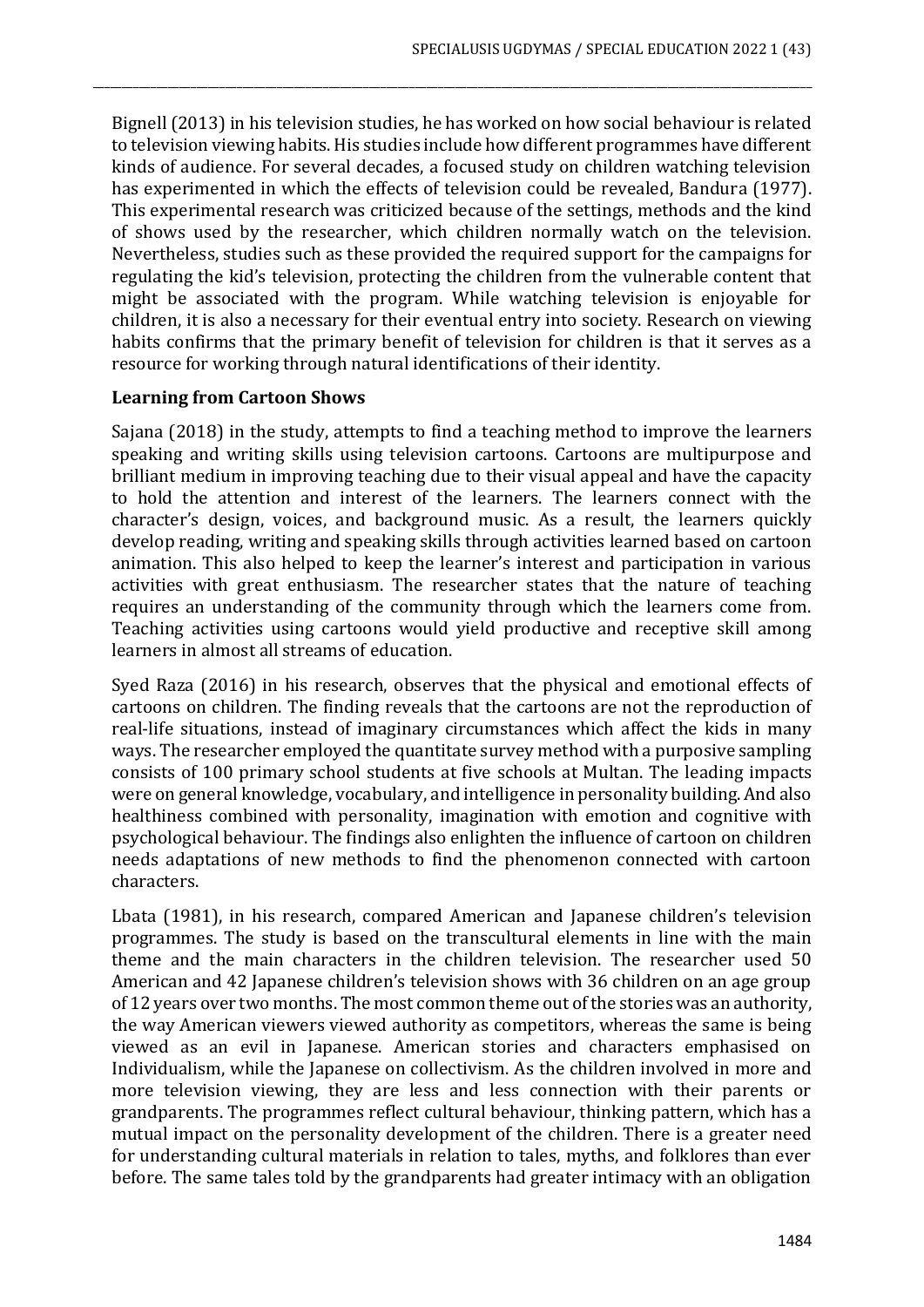towards the mental and physical development of the child which the television stories lack today.

\_\_\_\_\_\_\_\_\_\_\_\_\_\_\_\_\_\_\_\_\_\_\_\_\_\_\_\_\_\_\_\_\_\_\_\_\_\_\_\_\_\_\_\_\_\_\_\_\_\_\_\_\_\_\_\_\_\_\_\_\_\_\_\_\_\_\_\_\_\_\_\_\_\_\_\_\_\_\_\_\_\_\_\_\_\_\_\_\_\_\_\_\_\_\_\_\_\_\_\_\_\_\_\_\_\_\_\_\_\_\_\_\_\_\_\_\_\_\_\_\_\_\_\_\_

## **Hidden Effects of Cartoons On Little Spectators**

(Khulood Kayed Shattnawi, 2021) details in the research that several parents in the research expressed regret for allowing their children to watch cartoon television cartoon programs for longer durations while they completed household tasks. Most parents criticize television in causing Autism Spectrum Disorder. Researchers found that adolescents watching cartoon television for an estimate above 67 minutes per day prior to two years of age are chances of slowing down on learning and memory development. Early exposure to the electronic screen before the age of two years can also influence linguistic skills and result in autism.

(Holzbach, 2021) points to a game programme geared at youngsters that incorporates television cartoons. These television programmes were often shown in the daytime from Monday through Saturday to catch the attention of children who previously attended school merely in the afternoons. As a result, the format of these shows was very direct: an outgoing presenter, often a young lady along with a group of delighted youngsters, encouraged the children playing games in return for rewards. Following the game, television cartoons were screened. This type of show became a hit on numerous Brazilian channels almost for two decades.

Aliyeva (2013) in the articles points about the popularity of the cartoon shows among the children due to the availability of the number of television channels and programs round the clock. This scenario is making the children glued to the television, unlike the earlier generation, children spend a good time doing outdoor games and activities. But now television being the main entertainment element, children as early as six months become an active viewer of the cartoon shows. Television is also used as an alternate tool for education. Television programs benefit the pre-schoolers in learning about colours, letters, animals and nature. The flipside of this is that children watching long hours of television are addicted and spend more time in front of the television. Some parents use television as supplement time to feed their children.

Psychologists stress on prolonged hours of watching the cartoon shows with the negative side of behaviour over time. Studies reveal that infants hold a short time interest; however, as they grow, they become active viewers with the capacity of imitating characters that turns out to be their role models of the children.

Children as they watch the television show, they learn and apprehend the visuals and information shared in the show. The television shows are chosen as an easy entertaining tool by the parents so that they can do their household works. Children spend long hours watching the shows that are not supervised by their parents. Any child at this year learn about bombs, pistol fire, physical destructions and arms aggressive actions from cartoon shows and use in actual life.

## **Character Influencing Attention of the Children**

Perea (2018) asserts, the creative impact of Abstract Expressionism in the post-1945 era inspired rebel animators to develop the limited-animation style: cartoons with bright colours, restricted movement, and backdrops represented by symbols rather than completely drawn-out realistic sets. Due to the high cost of producing new television cartoons, animators discovered more profitable methods to portray motion by utilising sound effects and speech to represent movement rather than sketching it all out. Similarly, Melanie J. Spence (2002) discourses that television is a strong audio and visual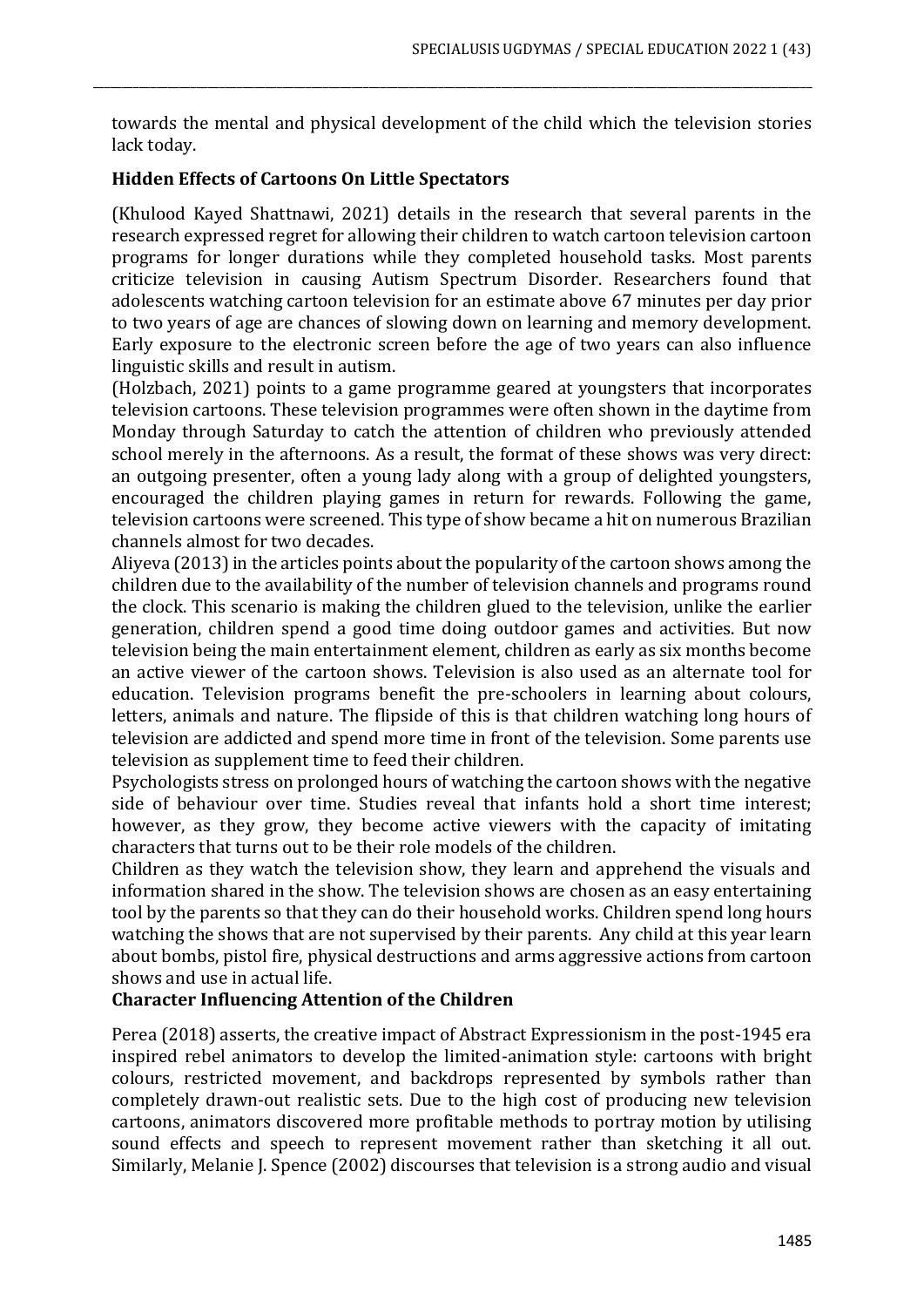medium that offers a unique opportunity to hold the attention of children, be it from the diversity of animation characteristics, such as visual, fast-paced motions, and sound effects, it has been consistently shown that they enhance children' attention. (Alwitt et al. 1980; Fowles 1976; Hayes and Birnbaum 1980; Huston-Stein and Wright 1979; Wright and Huston 1983).

\_\_\_\_\_\_\_\_\_\_\_\_\_\_\_\_\_\_\_\_\_\_\_\_\_\_\_\_\_\_\_\_\_\_\_\_\_\_\_\_\_\_\_\_\_\_\_\_\_\_\_\_\_\_\_\_\_\_\_\_\_\_\_\_\_\_\_\_\_\_\_\_\_\_\_\_\_\_\_\_\_\_\_\_\_\_\_\_\_\_\_\_\_\_\_\_\_\_\_\_\_\_\_\_\_\_\_\_\_\_\_\_\_\_\_\_\_\_\_\_\_\_\_\_\_

Fowles (1976) says Television is a very dynamic audio-visual medium used to deliver entertainment and information content to the children. Due to its very nature, it can attract attention to a greater extent. Communication studies with children propose that due to the dynamic nature of the content presented using verbal & visual forms television interaction provides a unique source of knowledge by means of animation, action, visual forms, timings and sound effects. This dynamic nature increases the attention of the children.

Sultana (2014) says, Cartoon shows in kid's channel remain the major source of entertainment for children across world. The researcher studies how these cartoon shows have developed over the period to be an indispensable part of children of older generations and even living today. The researcher aims to comprehend the influence of cartoon shows on children by assessing different class of people by the survey and interviews in Bangladesh. The survey conducted among 40 selected people, and among them, 20 chosen for an interview. The survey reflects that almost every person likes cartoon shows, and the parents believed that the cartoons are the stress-free source of entertainment for children. The respondents agree that the children are learning from their favourite cartoon characters. It is found that "Tom & Jerry" is a famous cartoon show among the respondents. The respondents also believe that cartoon show helps build creativity. They believe that cartoon shows are vital for the growth of a child's mental health. The researcher concludes that cartoon shows being the most popular mode of entertainment of all ages; parents need to take enough measures to monitor the content consumed by the children.

## **Qualities of The Character Persuading Children as Active Viewers**

Ghalian (2016) observed that the foremost intelligence of childhood is communicated to the children through well-known media like movies, books, and television. The depiction of childhood in these mediums carries within it a sense of moral values. The research discusses that the children stood more precise at identifying more familiar than less familiar voices of their cartoon icons. The results recommend that linguistics and rough voice of the characters becomes an essential part of the interpreted memory recorded and can be used by children at a very young age. And they also describe the characterisation of cartoon characters in greater detail. Major media and entertainment companies in the world have focused their attention on producing content for children apart from television shows and movies from popular production houses such as Disney, Pixar influences children across the globe and culture.

Shailesh Rai (2016) states that over the years, children's interest in cartoons has grown significantly, to the point where it has become a major activity in their lives. This has become an issue as a result of too many youngsters viewing too many cartoons, which have developed into violent and compulsive behavior. Children nowadays are affected by cartoon characters in many ways in their daily lives, there is a significant effect of cartoon shows on children, which changes children living style, clothing, aggressive conduct and language. Other research shown that intentionally negative content or information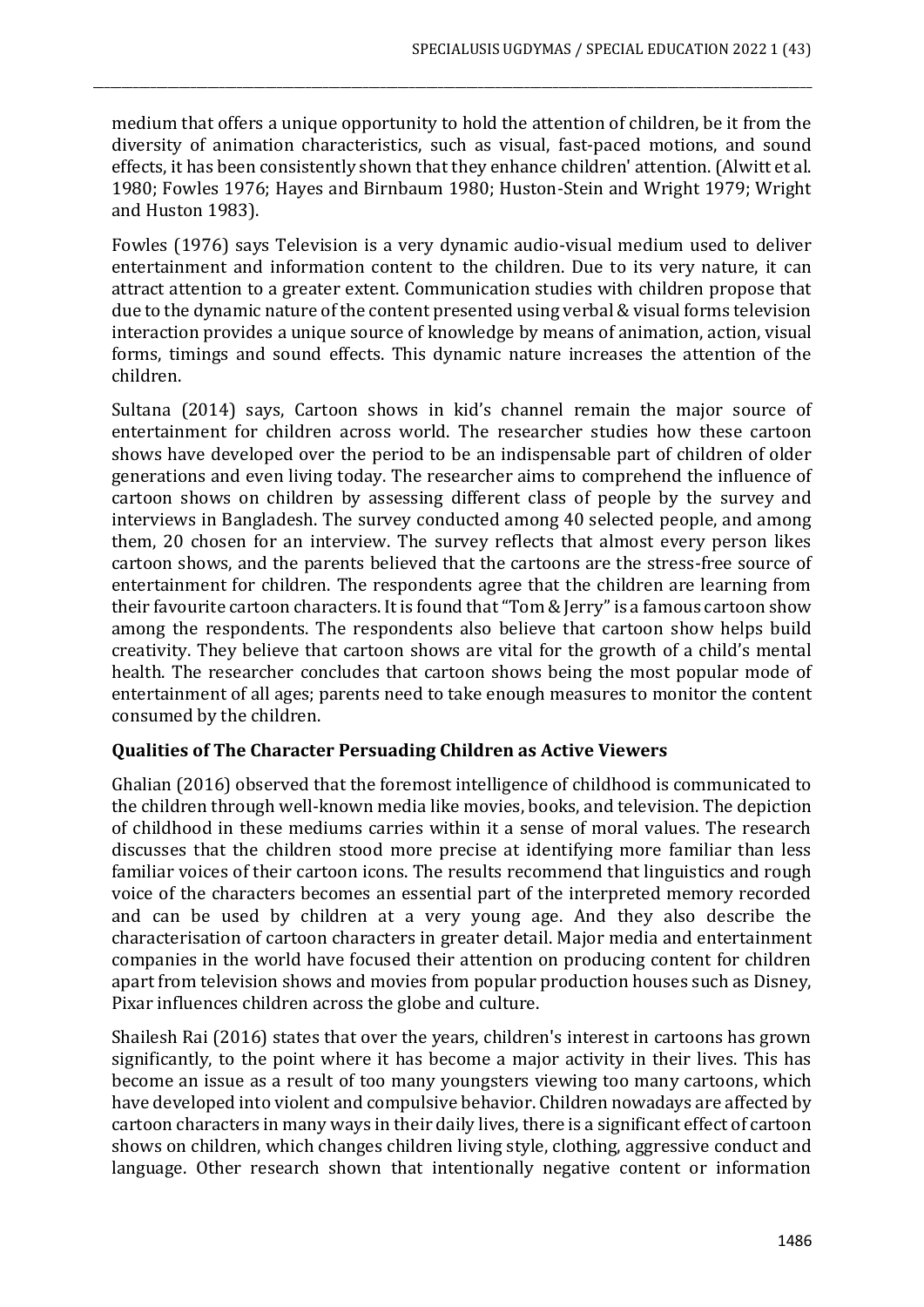portrayed may cause children to question their upbringing, abilities, perception, way of life, or beliefs. A cartoon superhero character with a negative mind set can highlight life and actions in a violent or overacting manner in response to the situations in which they previously chose to act optimistically due to true interpretation.

\_\_\_\_\_\_\_\_\_\_\_\_\_\_\_\_\_\_\_\_\_\_\_\_\_\_\_\_\_\_\_\_\_\_\_\_\_\_\_\_\_\_\_\_\_\_\_\_\_\_\_\_\_\_\_\_\_\_\_\_\_\_\_\_\_\_\_\_\_\_\_\_\_\_\_\_\_\_\_\_\_\_\_\_\_\_\_\_\_\_\_\_\_\_\_\_\_\_\_\_\_\_\_\_\_\_\_\_\_\_\_\_\_\_\_\_\_\_\_\_\_\_\_\_\_

Paul Messaris (1984) pointed in his research about Children's perspective on Television cartoon characters, the mother's statements are very important to the beliefs of the children, whether television characters are representative or not related to real world. The experimental research points that the character's voice strengthens the children's response to the visual medium and while they watch the program along with their mother it encourages the children to learn more from watching the television shows. The mother's interaction with children about the cartoon character further creates awareness about the character and adds new insights about their favourite shows. The study conducted among 296 mothers and 296 children, Children from grade one, three and five. Focused interview with children, a question like their favourite cartoon character, how long they watch the show, and how many hours they watch along with the company of the mother. The findings support the belief of children response to the specific focus on television content with environmental emphasis and discussion of co-viewing, post discussion of the content are essential.

Likewise, Zahed (2005) stated in his article that one of the most appealing aspects of the animation is its suitability for "co-viewing," this year's trendy watchword among TV experts, which essentially refers to cartoon episodes that parents can watch along with their children without even being bored. It was critical to design which the entire family could see together. It really does make them giggle and also teaches children valuable lessons, and parents can watch without turning their eyes.

The findings from the review reveal a lot about television influencing the children and the impact on their routines. Johnson (1970) points out to the impact as the parents use television as a babysitter, and as the children grow, how television reduces the family time. Sheehan (1983) studies reveal that the children did their homework while watching the television. Kindergarten children ate their evening snacks while watching television shows.

On the other hand, parents do spend very less time with the children, due to their busy working life Khaled Habib (2015). Whereas the children spend most of the time watching cartoon shows. The study also proves that it does affect their language skills, and children tend to imitate the actions of the cartoon characters. Lehman (2020) stress on prolonged hours of watching the cartoon shows with the negative shade of behaviour over time would influence their good behavior. Studies also reveal that infants hold a short time interest; however, as they grow, they become active viewers with the capacity of imitating characters that turns out to be their role models of the children.

## **THE OBJECTIVES OF THE STUDY**

- 1. To understand the expectations of the young parents from Kids' Television Channels and its content.
- 2. To analyse Children's interest in various themes of Cartoon Shows and the Main characters.

#### **METHOD**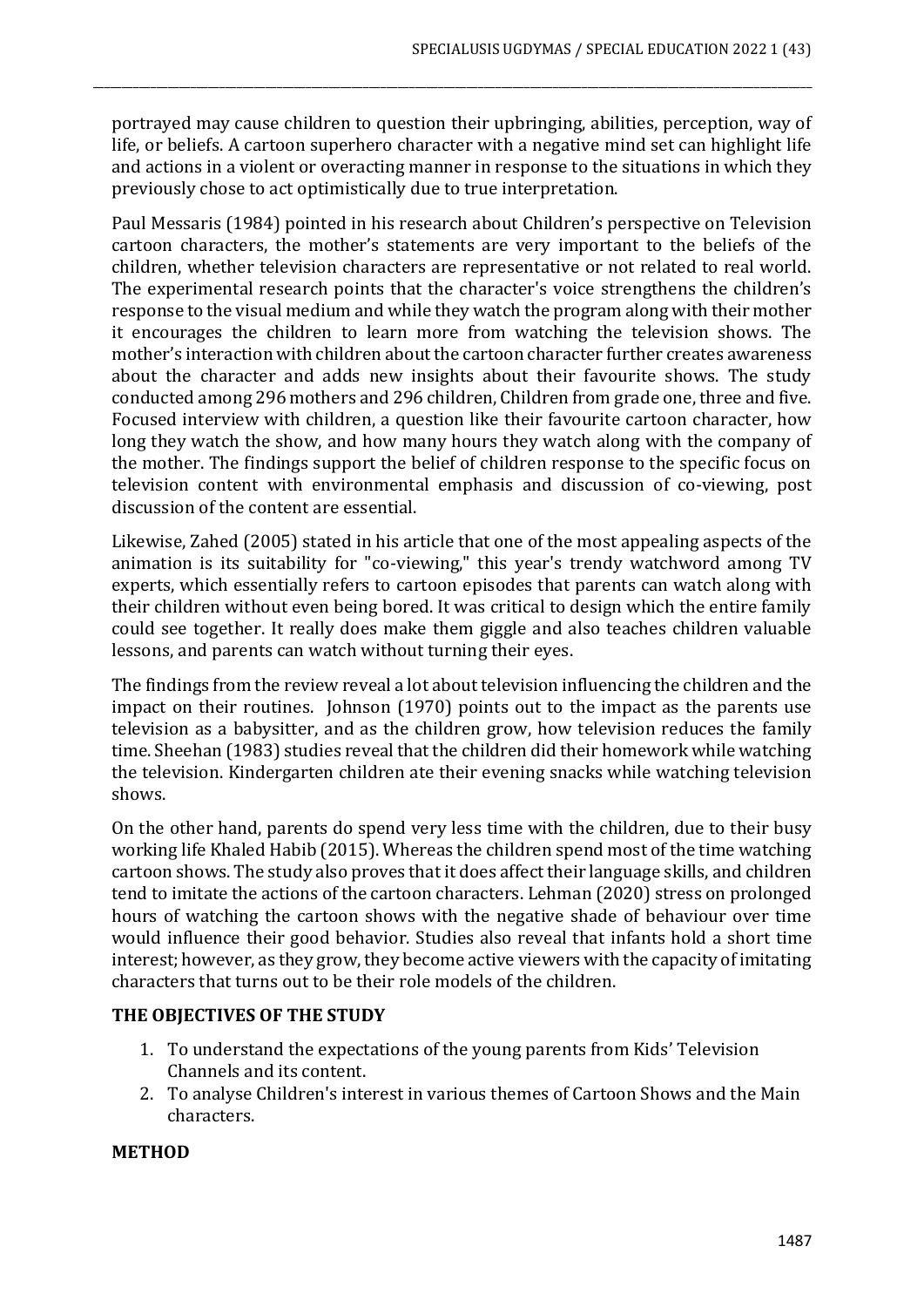**Qualitative Method –** Using semi-structured interviews with young parents, the study strives to discover the different themes of the cartoon television shows and examine the nature of television viewership, co-viewing habits and viewership effects.

\_\_\_\_\_\_\_\_\_\_\_\_\_\_\_\_\_\_\_\_\_\_\_\_\_\_\_\_\_\_\_\_\_\_\_\_\_\_\_\_\_\_\_\_\_\_\_\_\_\_\_\_\_\_\_\_\_\_\_\_\_\_\_\_\_\_\_\_\_\_\_\_\_\_\_\_\_\_\_\_\_\_\_\_\_\_\_\_\_\_\_\_\_\_\_\_\_\_\_\_\_\_\_\_\_\_\_\_\_\_\_\_\_\_\_\_\_\_\_\_\_\_\_\_\_

The Semi-structured, "Research interview is a purposeful conversation between two or more people, requiring the interviewer to establish rapport, to ask concise and unambiguous questions, to which the interviewee is willing to respond, and listen attentively – Saunders, Lewis and Thornhill (2016)".

According to Cresswell (1994) "A qualitative study is defined as an inquiry process of understanding a social or human problem, based on building a complex, holistic picture, formed with words, reporting detailed views of informants, and conducted in a natural setting".

"Quantitative methods produce factual, reliable outcome data that are usually generalizable to some larger population; qualitative methods generate rich, detailed, valid process data that usually leave the study participants' perspectives intact" (Steckler et al., 1992).

## **Questionnaire for Semi-Structured Interview**

Centred on a planned and standardised set of questions, which include the references and observed themes from the review of the literature. The sample is from Young Parents having children and children following cartoon shows on the television. The question was linked to each other, further probing and validating the previously answered questions (Refer to Table 1).

| <b>Phase 1: Familiarisations with the data</b>            |
|-----------------------------------------------------------|
| <b>Phase 2:</b> Creation of Initial codes and creation of |
| categories                                                |
| <b>Phase 3: Searching for themes</b>                      |
| <b>Phase 4: Reviewing themes</b>                          |
| <b>Phase 5: Defining and naming themes</b>                |
| <b>Phase 6: Producing the report</b>                      |

*Table 1. Thematic Analysis adapted by Braun and Clarke (2006)*

#### **Young Parents:**

For the convenience of the research definition, Parents aged between 30 to 45 years, having children between the age of 3 to 12 years.

#### **Sampling:**

"Purposive Sampling" criteria and traits being the representation of young parents belonging to different states of India, living in Manipal, Karnataka and having children and children following cartoon shows on the television. The sample comprised of parents having a single child, boy twin & girl twin, and children.

#### **Sample Size:**

07 Fathers and 07 Mother, in a total of 14 respondents between the age group 34 – 47.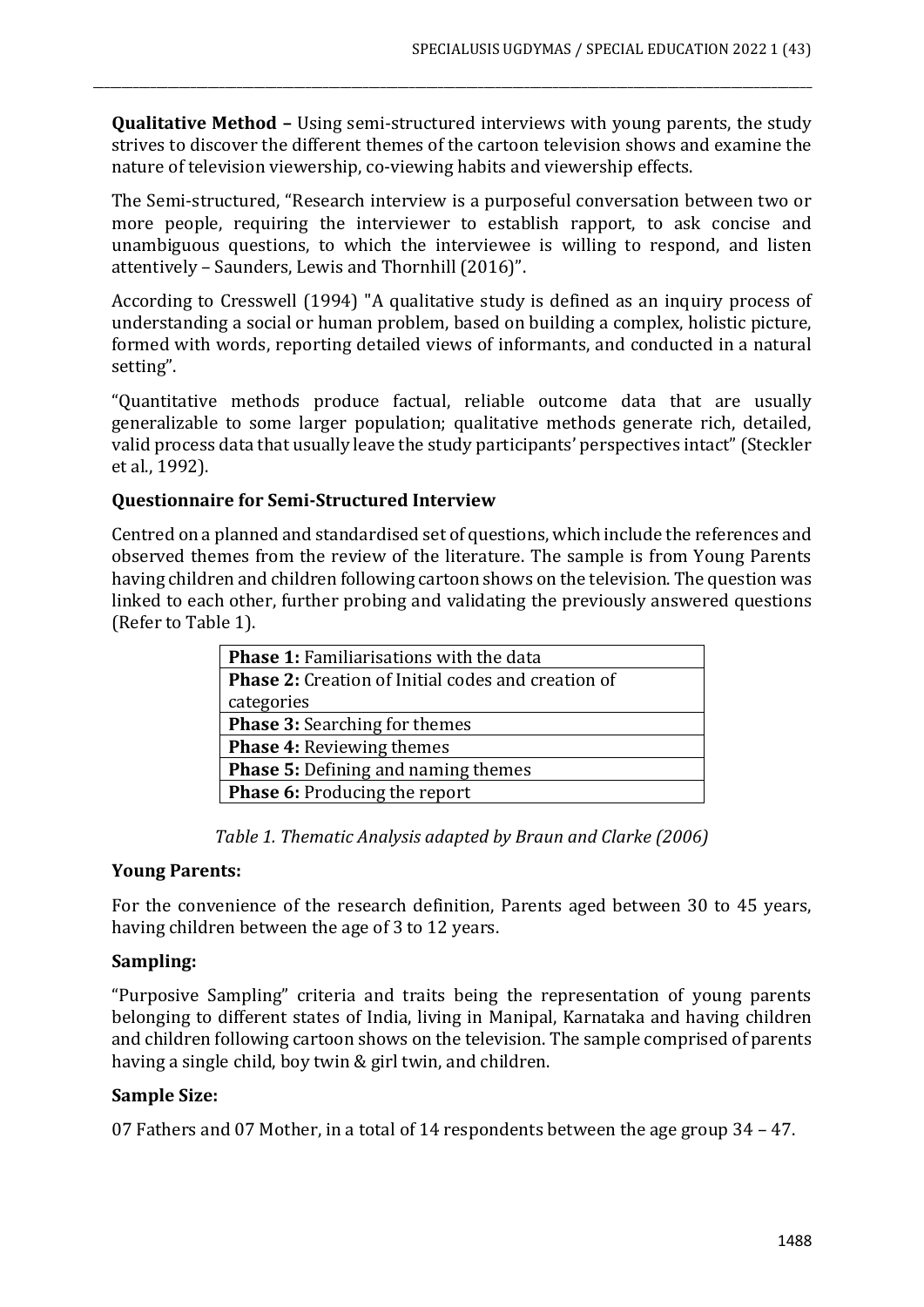The Researcher planned to conduct the interviews with 20 respondents initially, whereas reached a saturation point at the 14th respondent, owing to the fact that no new responses were generated.

\_\_\_\_\_\_\_\_\_\_\_\_\_\_\_\_\_\_\_\_\_\_\_\_\_\_\_\_\_\_\_\_\_\_\_\_\_\_\_\_\_\_\_\_\_\_\_\_\_\_\_\_\_\_\_\_\_\_\_\_\_\_\_\_\_\_\_\_\_\_\_\_\_\_\_\_\_\_\_\_\_\_\_\_\_\_\_\_\_\_\_\_\_\_\_\_\_\_\_\_\_\_\_\_\_\_\_\_\_\_\_\_\_\_\_\_\_\_\_\_\_\_\_\_\_

## **ANALYSIS AND INTERPRETATIONS**

The objectives of the study demanded specific theme of information from the interview to analyse and interpret. Hence, the researcher adopted to thematic analysis method. For the creation of codes and categories. For the study semi structure questionnaire was divided into three sections, referring to the key identifications from the reviewed literature, such as;

- I. Nature of Television Viewership
- II. Cartoon Viewership
- III. Viewership effects

## **NATURE OF TELEVISION VIEWERSHIP**

The aim of this section was to uncover patterns of Television viewing habits.

Respondent 01 testified that their children once they come back from school, immediately they wanted to watch TV and have to serve snack, tea everything are in front of TV only. Respondent 02 allowed their daughter to watch the show at 6:00 pm since the show is too good. Like several other respondents, Respondent 03 said that they can watch television program, only after sending their children to school, otherwise the remote is always with their children. Respondent 09 shared that his younger kid thinks that there are only two channels, so he swaps between the two Nick Jr & Disney Jr. Some of the respondents have taken prepaid DTH connection, so that they do not subscribe during the examination time. Majority of the respondents reported that their children watch television on weekdays, in the morning before going to school, then over lunch, and finally even in the evenings. On weekends, the majority of their children stayed up from morning until midday and then returned in the afternoon. And during holidays they prefer to watch the whole day. It was fascinating to discover that some of the respondents let their children to watch in Mobiles and computers too, similarly, stated by Shanthipriya (2017).

Majority of the respondents are working parents, which also reflects the long hour of watching television by their children and also not being supervised about the duration and the content they watch on television. Some of the respondent reported that minimal monitoring of their children's television viewing is required, Respondent 14 stated that she was sometimes unable to oversee what her kid is watching on television because she works on shifts and comes back home exhausted. Respondent 12 testified that she lacked the time necessary to look after her kid since she works all day. However, few respondents said that they monitored their children's television viewing. Additionally, respondents stated that there have been clear guidelines about when, what, and how long their children may watch television, and that the majority of the choices affecting these rules were made jointly. Likewise, advised by Sultana (2014), that parents must take sufficient steps to supervise the content their children consume.

More than half of the working respondents' agreed to have used television as an electronic Babysitter while doing their household chores, Respondent 02 agrees that it's not a good idea, but can't avoid and makes a request to all the parents to avoid such actions, eventually advised by Lehman (2020).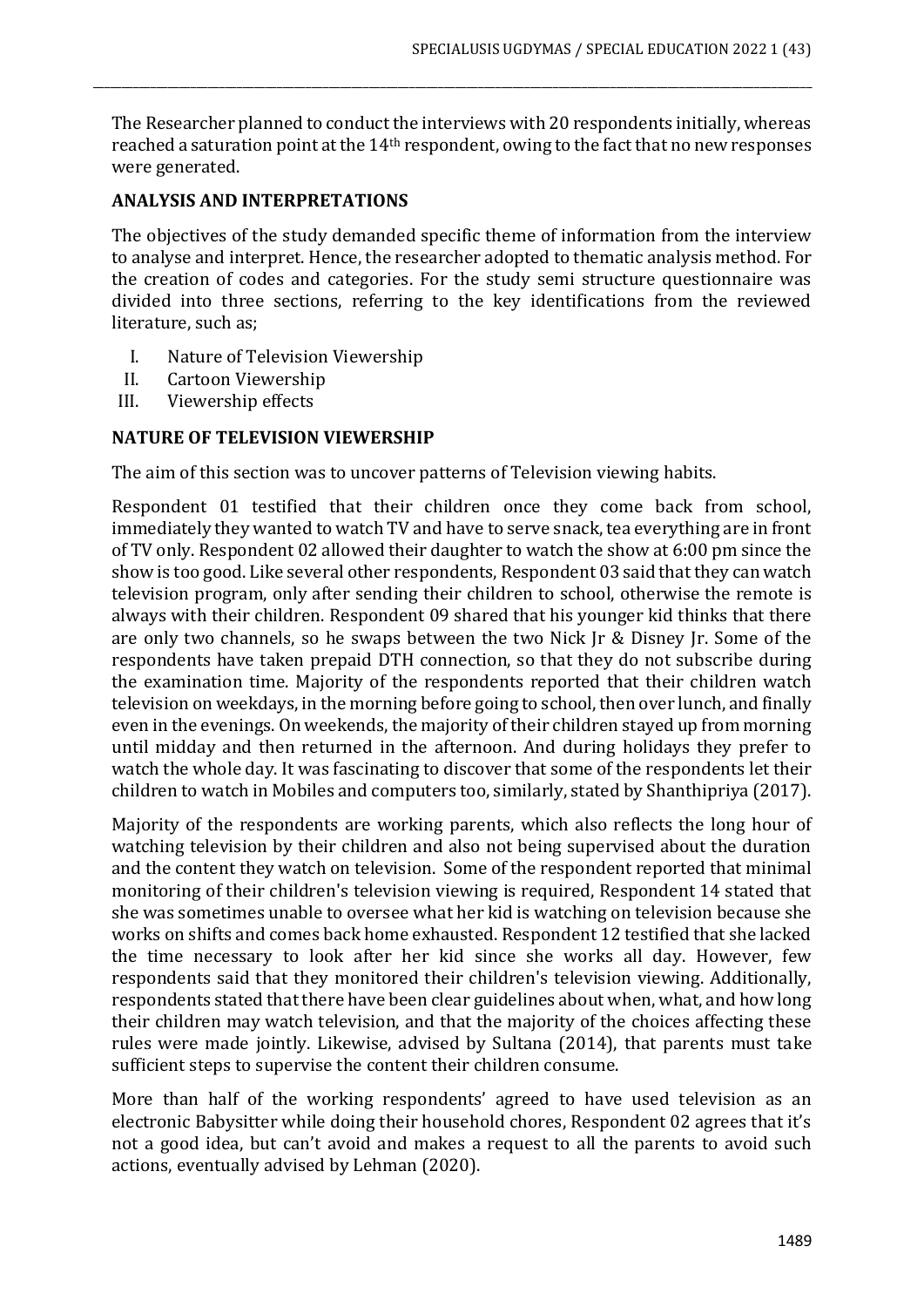Commonly all the respondents stated that cartoon shows are an alternate tool to teach children in an entertaining way with exceptions of learning some violence along. Respondent 01 reported that both of their son would like to watch only fighting and they have learnt to fight, but when they were smaller kids, they used to learn colors, alphabets, rhymes and to name different types of vehicles from the cartoon shows. Respondent 04 indicated that their daughter learnt about culture and language from the shows. Respondent 09 observed that their child learnt to count numbers and vocabulary a lot from the cartoon show. Likewise, majority of the respondent shared that their children learnt dance, music, language, crafts, good manners and acting.

\_\_\_\_\_\_\_\_\_\_\_\_\_\_\_\_\_\_\_\_\_\_\_\_\_\_\_\_\_\_\_\_\_\_\_\_\_\_\_\_\_\_\_\_\_\_\_\_\_\_\_\_\_\_\_\_\_\_\_\_\_\_\_\_\_\_\_\_\_\_\_\_\_\_\_\_\_\_\_\_\_\_\_\_\_\_\_\_\_\_\_\_\_\_\_\_\_\_\_\_\_\_\_\_\_\_\_\_\_\_\_\_\_\_\_\_\_\_\_\_\_\_\_\_\_

All the respondents in common shared that they had limited television channels, time and choice of watching cartoon shows in their childhood, but had lots of outdoor play and activities.

## **CARTOON VIEWERSHIP**

Majority of the respondents were able to share the favourite cartoon characters and shows their children watch on television. Figure 4 Favorite cartoon characters, reflects the data by age and gender. Majority of the boys liked Chhota Bheem and the girls liked Shin-Chan, whereas among the toddlers, boys liked 'Peppa Pig' and girls liked 'Doraemon'.



## *Figure 4. Favorite Cartoon Characters*

Amongst the themes, characters and plot, there are many genres in Indian television cartoon shows, like action, science, fiction, fantasy, comedy, adventure, horror, drama etc., All the respondents were able to share the genre of their children favorite cartoon shows. Figure 5 Genre of the cartoon shows shares the data that has majority of preference. Irrespective of the age group boys shows the relative preference to action, whereas girls tend to like fictional content. While the Respondent 02, 04 & 09 pointed that their children like to watch every genre of the cartoon channel and have no specific preferences. Respondent 09 also revealed that their children watch comedy and does not like bullying and teasing that is portrayed in the cartoon shows. From the data, significant gender biases emerge from the cartoon genre preferences.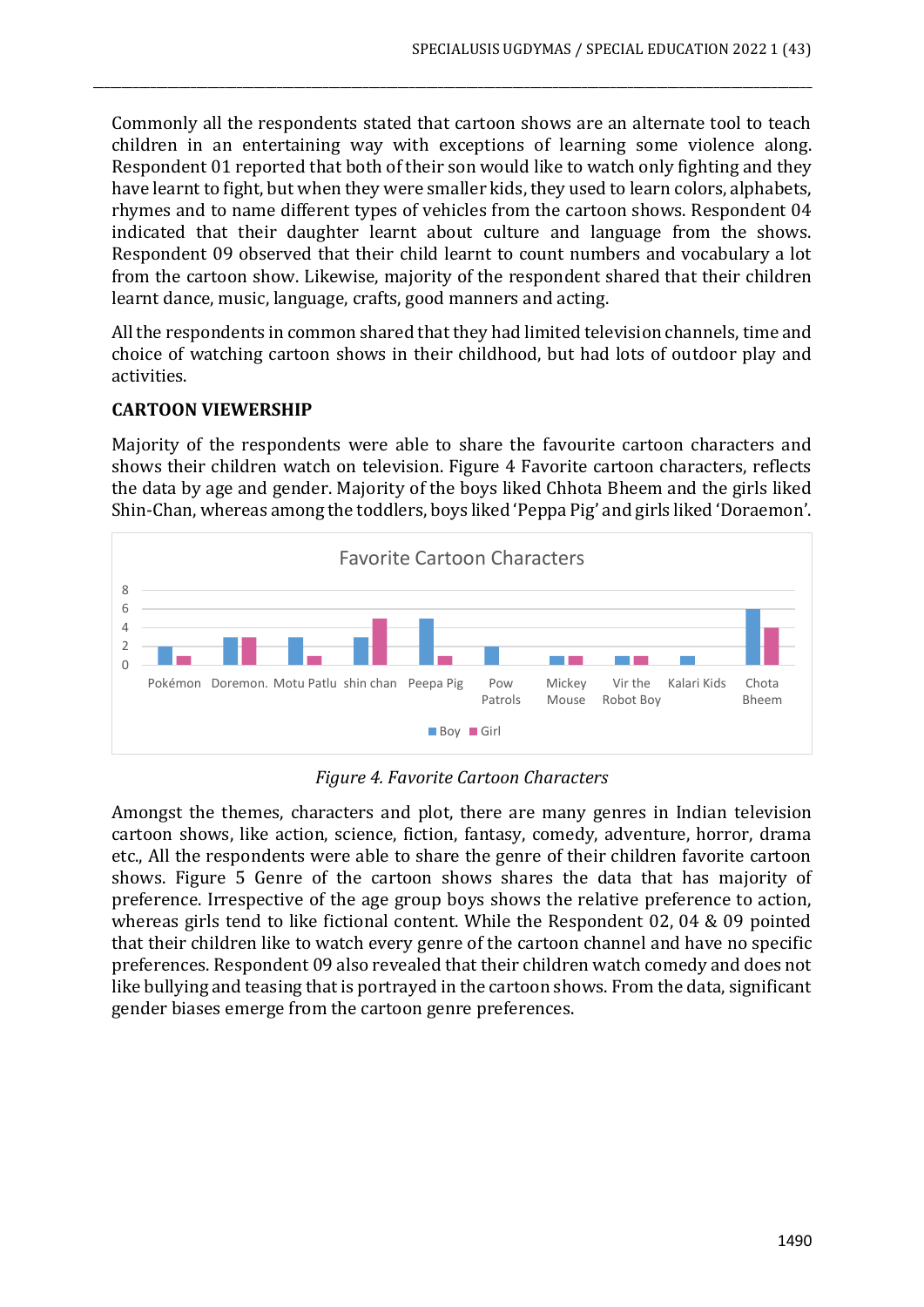

\_\_\_\_\_\_\_\_\_\_\_\_\_\_\_\_\_\_\_\_\_\_\_\_\_\_\_\_\_\_\_\_\_\_\_\_\_\_\_\_\_\_\_\_\_\_\_\_\_\_\_\_\_\_\_\_\_\_\_\_\_\_\_\_\_\_\_\_\_\_\_\_\_\_\_\_\_\_\_\_\_\_\_\_\_\_\_\_\_\_\_\_\_\_\_\_\_\_\_\_\_\_\_\_\_\_\_\_\_\_\_\_\_\_\_\_\_\_\_\_\_\_\_\_\_

*Figure 5. Genre of the Cartoon shows*

Some of the respondents have their co-viewing time with their children. Due to this majority of viewing takes place on non-Kids channels also. And most of it happens with the opposite respondent genders, but largely female respondents prefer watching with their children, similarly referred by Zahed (2005). Respondent 14 specified that the most of the co-viewing happens between brother and sister. This pattern may also be because of the difference in the choice of the content between boys and girls. In contrast, Respondent 05 expressed that we like to take them to theatres to watch animated movies and no co-viewing at home. On the contrary, Respondent 06 indicated that she likes to watch Pow Patrol with her younger kid. However Respondent 09 hinted, they both love to watch almost all the shows together, but only when she has household work. she lets her son watch alone. Otherwise, the respondent would first review about the show, characters and storyline and then allow her son to watch. Respondent 11 commented that seeing Chhota Bheem, his son said that he does not want to wear shirt, because Chhota Bheem is not wearing shirt (Refer to Figure 6). Indeed, most of the respondents have shared that they do not like what their children are watching on the cartoon television.



**Figure 6. Chhota Bheem** *Source: Property belongs to Green Gold Animation Pvt Ltd.*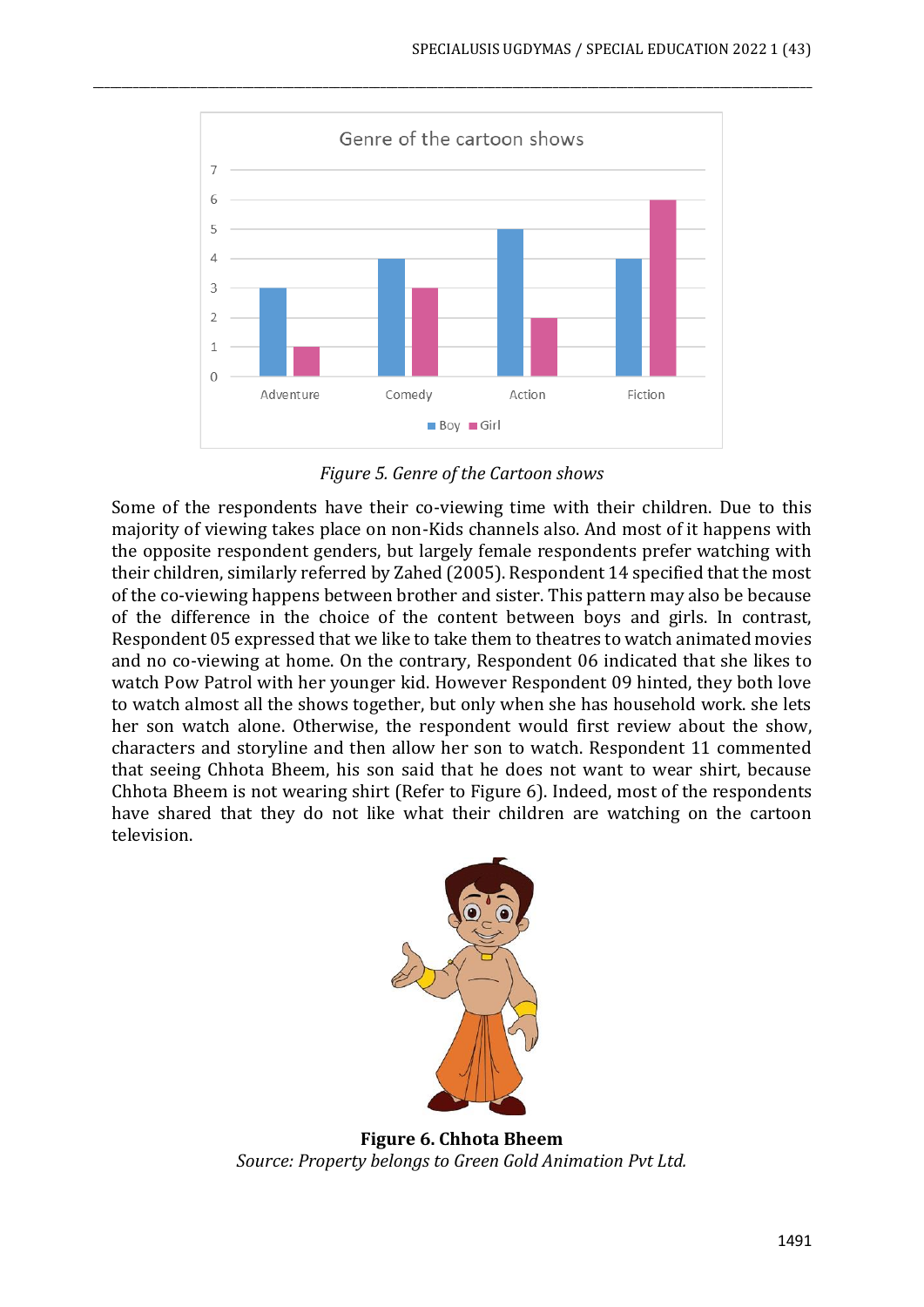#### **VIEWERSHIP EFFECTS**

Children learn behaviors from others, especially from their cartoon superheroes as role models. It was interesting to learn that some respondents allowed their children with the opportunity to learn and watch cartoon channels. Some of respondents seemed concerned with the effects of watching certain type of cartoon animation. Respondent 01 claimed that their child learnt language, counting and helping others from the shows. Respondent 04 explained that their children funny actions, dance, music and more of English words. Respondent 13 said that their child started to imitate their favorite cartoon character and the actions, similarly Respondent 14 observed that their child imitate the characters from the shows and become very naughty and also he used to recite the same dialogue from the shows, On the other hand, this interview outcome is in contrast with Khaled Habib (2015).

\_\_\_\_\_\_\_\_\_\_\_\_\_\_\_\_\_\_\_\_\_\_\_\_\_\_\_\_\_\_\_\_\_\_\_\_\_\_\_\_\_\_\_\_\_\_\_\_\_\_\_\_\_\_\_\_\_\_\_\_\_\_\_\_\_\_\_\_\_\_\_\_\_\_\_\_\_\_\_\_\_\_\_\_\_\_\_\_\_\_\_\_\_\_\_\_\_\_\_\_\_\_\_\_\_\_\_\_\_\_\_\_\_\_\_\_\_\_\_\_\_\_\_\_\_

Television shows influence children's food habits, eating while watching has become a norm nowadays with the children. Most of the Respondents agreed that their children have food in front of the television screen to combine the dinning time and screening time. Respondent 02 and 05 revealed that they used mealtime diversions to get their picky eating children to consume a specific type of food. Respondent 03 shared that eating while watching Television makes children eat more, as well as some nutritious food that they dislike, and they eat during that time. Respondent 04 complained that her child eats slowly because of the habit of watching while eating. Respondent 13 pointed that what used to take 5 minutes takes 30 minutes while eating in front of the television.

Prolonged hours of television viewing results in social isolation. Majority of the Respondents feel that it takes away the family time and worry about overall health of their children, stressed similarly by Bignell (2013). Respondent 02 observed that it takes both family time as well as no time for friends, which would lead into problem into peer relationships. Respondent 05 indicated that this would be only for children who watch for longer duration, though some respondents say it is manageable. Socialising enables children to improve their social skills and build connections. However, watching television with friends may offer an opportunity for the development of these abilities.

Discussing on the censorship, regulations & guidelines on children television content which includes superheroes, cartoon characters, games & activities, funny stories, that reflect an intention of producing primary for children consumption. Sexually explicit, violent, vulgar language, or other adult topics are not appropriate for these young viewers, Jean M. Twenge (2018). Indian parents are conservative about what their children are viewing on television. They do not want content that are not targeted for children consumption on cartoon channels. They demand for regulatory bodies to monitor and create policies and censorship for age-appropriate content. In contrast, Respondent 03 guessed that "As of now I don't see that we need any censorship, there is no animation show with abusive content and the violence is not that gory and it is okay". Likewise, Respondent 11 urged "Yes we may have to regulate, but I don't wish, otherwise the charm of watching animation would be lost".

Additionally, it is enlightening to find that content regulation varies according to platform. satellite channels are subjected to closer censorship whereas Pay TV channels are subject to less, with gravity decreasing as one approaches OTT platforms. Notably majority of the respondents agreed that the shows are not age appropriate for their children and need strict guidelines.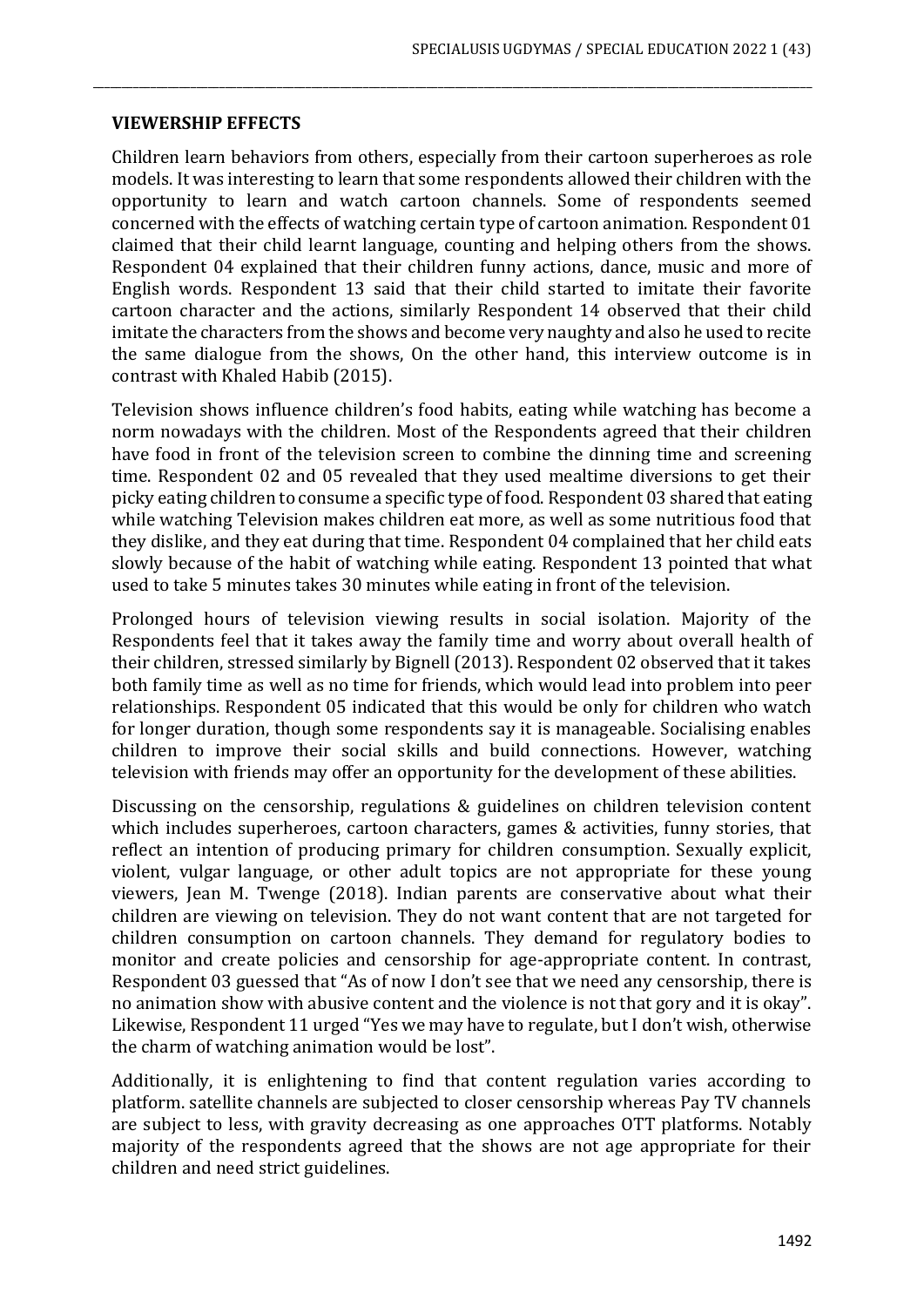## **FINDINGS**

**1. Expectations of The Young Parents from Kids Television Channels and Its Content.** 

\_\_\_\_\_\_\_\_\_\_\_\_\_\_\_\_\_\_\_\_\_\_\_\_\_\_\_\_\_\_\_\_\_\_\_\_\_\_\_\_\_\_\_\_\_\_\_\_\_\_\_\_\_\_\_\_\_\_\_\_\_\_\_\_\_\_\_\_\_\_\_\_\_\_\_\_\_\_\_\_\_\_\_\_\_\_\_\_\_\_\_\_\_\_\_\_\_\_\_\_\_\_\_\_\_\_\_\_\_\_\_\_\_\_\_\_\_\_\_\_\_\_\_\_\_

- The impact of television shows can be felt on the children, they tend to like violence and are exposed to aggressive behaviors etc., Parents prefer to have constructive programs that would help the adolescents in every stage of their life.
- The visual theme of the shows need to be lighter with humor and content filled with with educational values.
- Content with actions themes provokes aggressive behavior in the children.
- Need more of mythological content that reveals the Indian culture to build reading habits that cultivate the understanding of cultures and experiences. Imported content does not reflect traditional Indian values.
- Need more of educational based content, shows that would be thought-provoking and content that keeps them engaged. Content that would make the day feeling light and feel good. Imported content does not give a positive message.
- Need shows that deals with Nature & Environment and help in valuing the relationship and be humane.
- Need more Educational content shows that could provide information about new technology.
- More educational content reflecting the real-time value of life, that helps to build personality. Creative content that would engage them with certain tasks.
- Ouality Indian Content with interesting storylines, keeping the roots of culture and living with positive messages.
- Need content that doesn't head to censorship, Content that is free of parental control.
- Need Regional dubbed animation content with good dialogues and liners that are appropriate for the children.
- **2. Children's Interest in Various Themes of Cartoon Shows and The Main Characters.**

Themes / Genre of television cartoon shows suggest an understanding of themes as cultural groups, otherwise offering an in-depth understanding of the children and their preferences based on the choices they make. This involves the gender, age, siblings, number of televisions, availability of the number of channels and the content, access to devices like mobile & tabs.

The data-driven from 14 parents (7 Fathers & 7 Mothers) having 11 Boys and 10 Girls. There was an interesting mix of two parents with twin children of 2 boys and 2 girls, parents with a boy and a girl and also a single boy and single girl. (refer to Figure 7) Interesting facts to be noticed here is the Indian Character Chhota Bheem is very popular among boys and Japanese Character Shin Chan is very popular among the girls. Another Japanese character Doraemon is equally popular among both boys and girls. Children aged between 3-5 years follow Pow Patrols and Peppa Pig. Action, adventure, fiction & comedy are the popular genre / themes among the children. Crime, drama & horror are not finding the place with children between the age of 3 to 12 years.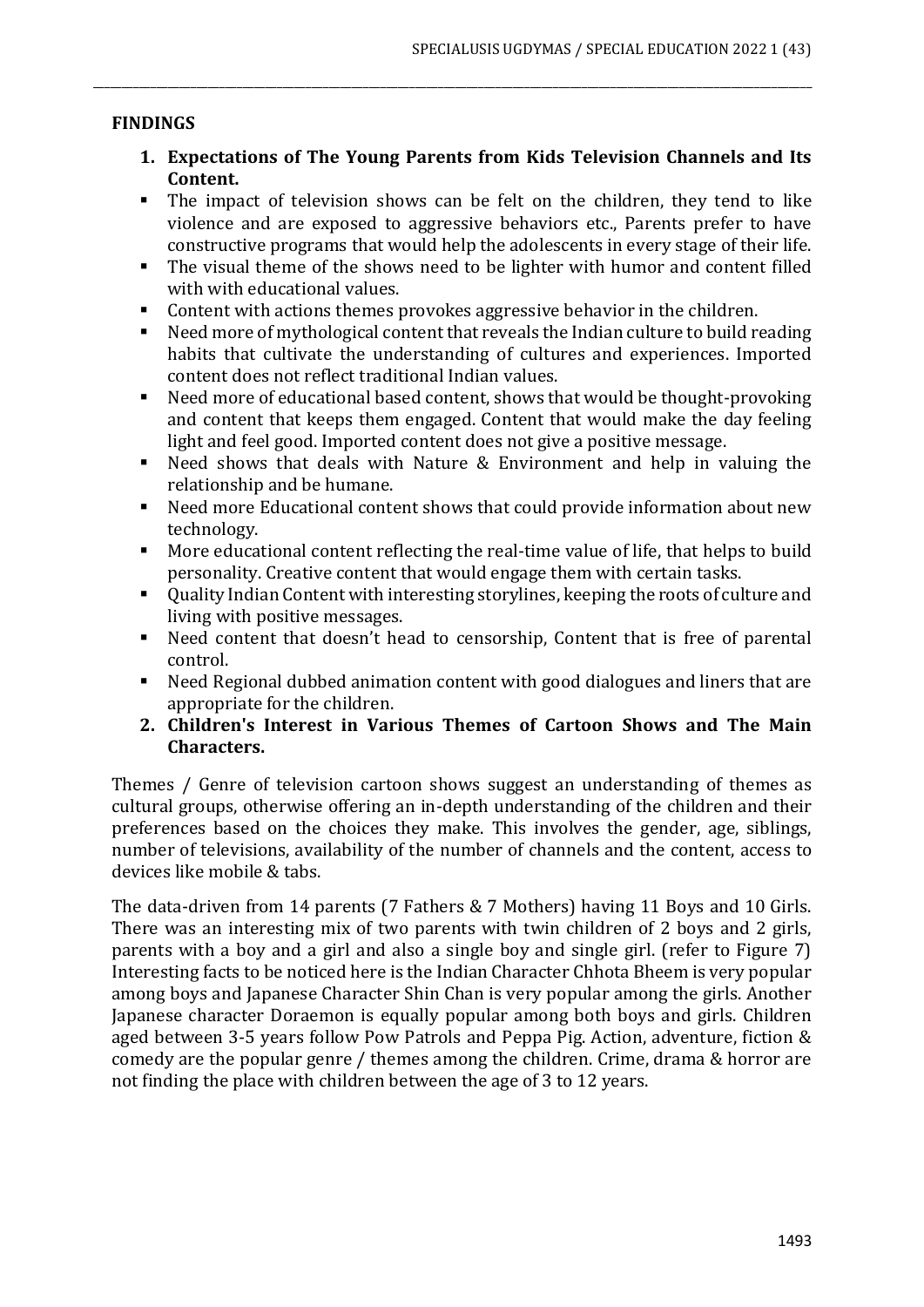

\_\_\_\_\_\_\_\_\_\_\_\_\_\_\_\_\_\_\_\_\_\_\_\_\_\_\_\_\_\_\_\_\_\_\_\_\_\_\_\_\_\_\_\_\_\_\_\_\_\_\_\_\_\_\_\_\_\_\_\_\_\_\_\_\_\_\_\_\_\_\_\_\_\_\_\_\_\_\_\_\_\_\_\_\_\_\_\_\_\_\_\_\_\_\_\_\_\_\_\_\_\_\_\_\_\_\_\_\_\_\_\_\_\_\_\_\_\_\_\_\_\_\_\_\_

# Figure 7. Popular Cartoon Characters

In line with the growth & globalization of satellite channels and the invasion of international television channels the Indian Children are active consumers of cartoon shows. International animated cartoon characters are increasingly gaining popularity with merchandising companies, as they are trying to target children as primary consumers of cartoon products.

## **SUGGESTIONS**

# **For Assisting Children in Forming Positive Television Viewing Habits:**

- Parental mediation is essential to decide the kind of program that is suitable for the children.
- Planning the screen time in advance, instead of randomly switching on the television.
- Choose programs with more educational and entertainment element and conduct casual discussions about the show. Discussions could be centred around the merits and demerits of the show content.
- No assumptions are to be made that all cartoons are good and appropriate for the children.
- Encourage activities like reading, since they have good imagination ability, parents can get the children involved while reading the stories for them.
- Inspire them with lots of play, exercise and fun activities.
- Keep the Children engaged with fun-filled activities so that they can be distracted from Television.
- Avoid rewarding television viewing for their good behaviour.
- Avoid watching TV during mealtimes.

## **SIGNIFICANCE OF THE STUDY**

- The findings of the study can be used to create activities in schools for teachers, parents and children for discussions at home and schools.
- Reduce screen time for entertainment as well as online education, parents and teachers make a conscious effort at this pandemic times.
- Influence creative writers and producers to create content appropriate for children.
- Public health messages, especially for children can be woven into the cartoon shows programming strategies.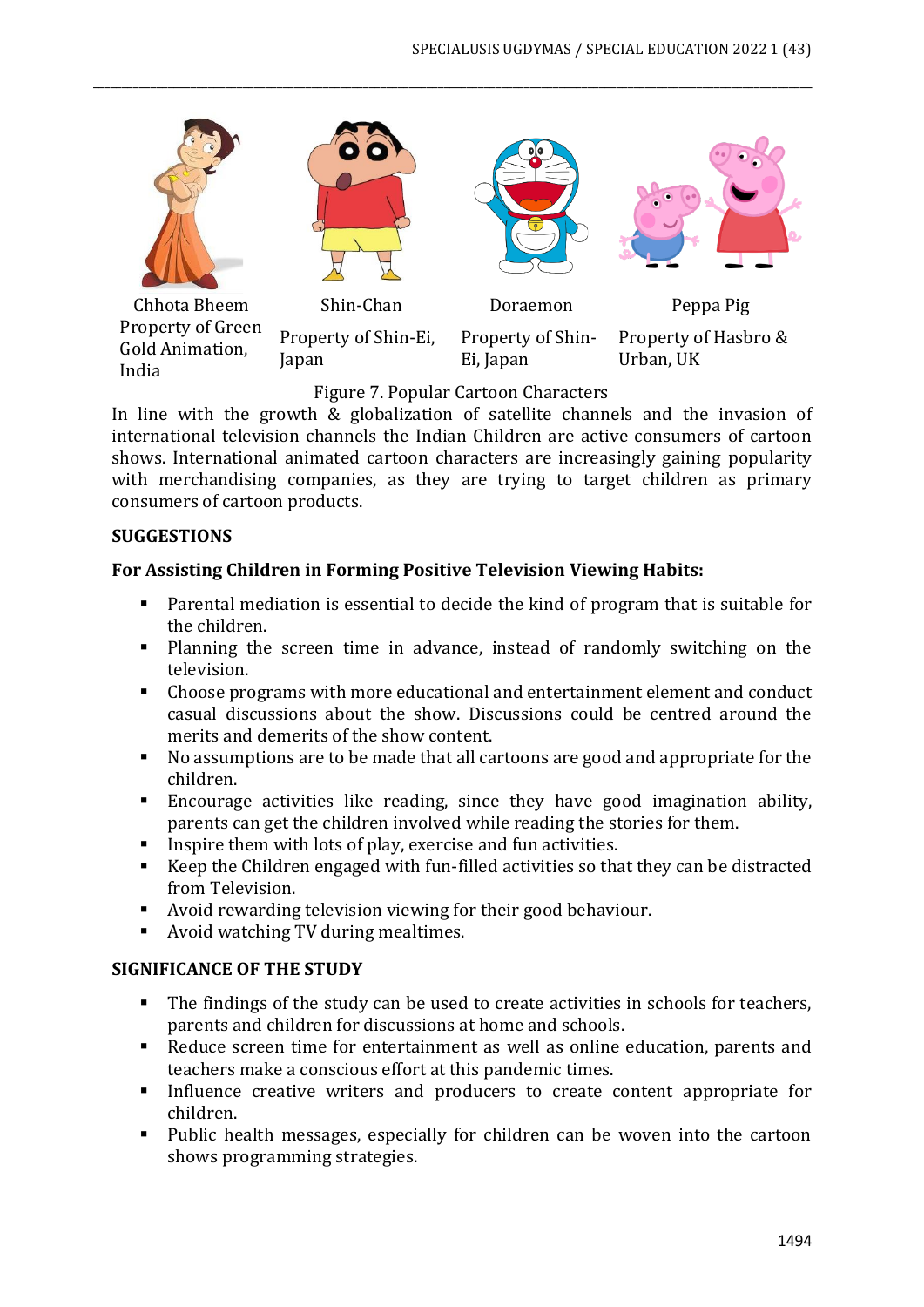▪ Government, Broadcasting Companies and Central censorship board may consider guiding or regulating the content broadcasted in television cartoon programmes.

\_\_\_\_\_\_\_\_\_\_\_\_\_\_\_\_\_\_\_\_\_\_\_\_\_\_\_\_\_\_\_\_\_\_\_\_\_\_\_\_\_\_\_\_\_\_\_\_\_\_\_\_\_\_\_\_\_\_\_\_\_\_\_\_\_\_\_\_\_\_\_\_\_\_\_\_\_\_\_\_\_\_\_\_\_\_\_\_\_\_\_\_\_\_\_\_\_\_\_\_\_\_\_\_\_\_\_\_\_\_\_\_\_\_\_\_\_\_\_\_\_\_\_\_\_

## **CONCLUSION**

Animated television programs easily influence children by the audio visual element, as the children spend increased amounts of time in front of the television while it takes away their reading, learning and playing time. Indeed, some parents consider TV as a trusted source; relatively well protected from inappropriate content. Conversely children copy what they see, at times, before the child gets to know more about the world surpassing their age. Therefore, there is a need for age-segmented content and plots from a child perspective, there needs to be a better balance between creative liberty and moral sensibilities from the animation production houses. Furthermore; Parents can help the children by screening the shows, spending time as a co-viewer, discussing the storyline and characters, even limiting the time spent in front of the television by actively engaging with them. Particularly; there is a need for interactive shows that would encourage children to do some physical activities or make crafts as they watch the show. Such interactive shows would provoke them to train on activities rather than just watching the show. Specifically; observed points to broadcasters are with the advent of digitalization, children now have access to a vast array of alternatives, resulting in a decrease in cartoon television's long-standing dominance, to avoid this production house need to create content with shorter runtimes instead of longer ones, which can be both entertaining and educational, opening up new worlds for youngsters and instilling a wealth of values and lessons in them about heritage & culture of the country. In light of this, there is a larger need to support in holistic development of the children as good citizens.

#### **LIMITATIONS OF THE STUDY**

The analysis was restricted to the limited sample size and location. Since, the Indian animation industry itself is in nascent stage, there is a lack of resource on agesegmentation, censorship and guidelines for the children's broadcasting agencies.

#### **SCOPE FOR FUTURE RESEARCH**

The study can be further strengthened and extended based on other Indian & International parents perception (more representing various economic stratum; different age including teenagers and pre-adolescents). A detailed study could be conducted by comparing and contrasting several parents under various age groups using in-depth, triangulation can be considered. A Study covering the overall expectations of the parents be examined. An empirical study considering the different age groups of parents and their children viewing patterns in terms of animated shows could also be conducted.

#### **REFERENCES**

- 1. Aliyeva, A. (2013, September 04). Hidden effects of cartoons on little spectators. Retrieved from Azernews: https://www.azernews.az/analysis/58562.html
- 2. American Psychological Association. (2013, November 1). Violence in the media: Psychologists study potential harmful effects. http://www.apa.org/topics/videogames/violence-harmful-effects
- 3. Bandura, A. (1977). Social Learning Theory. London: Prentice Hall.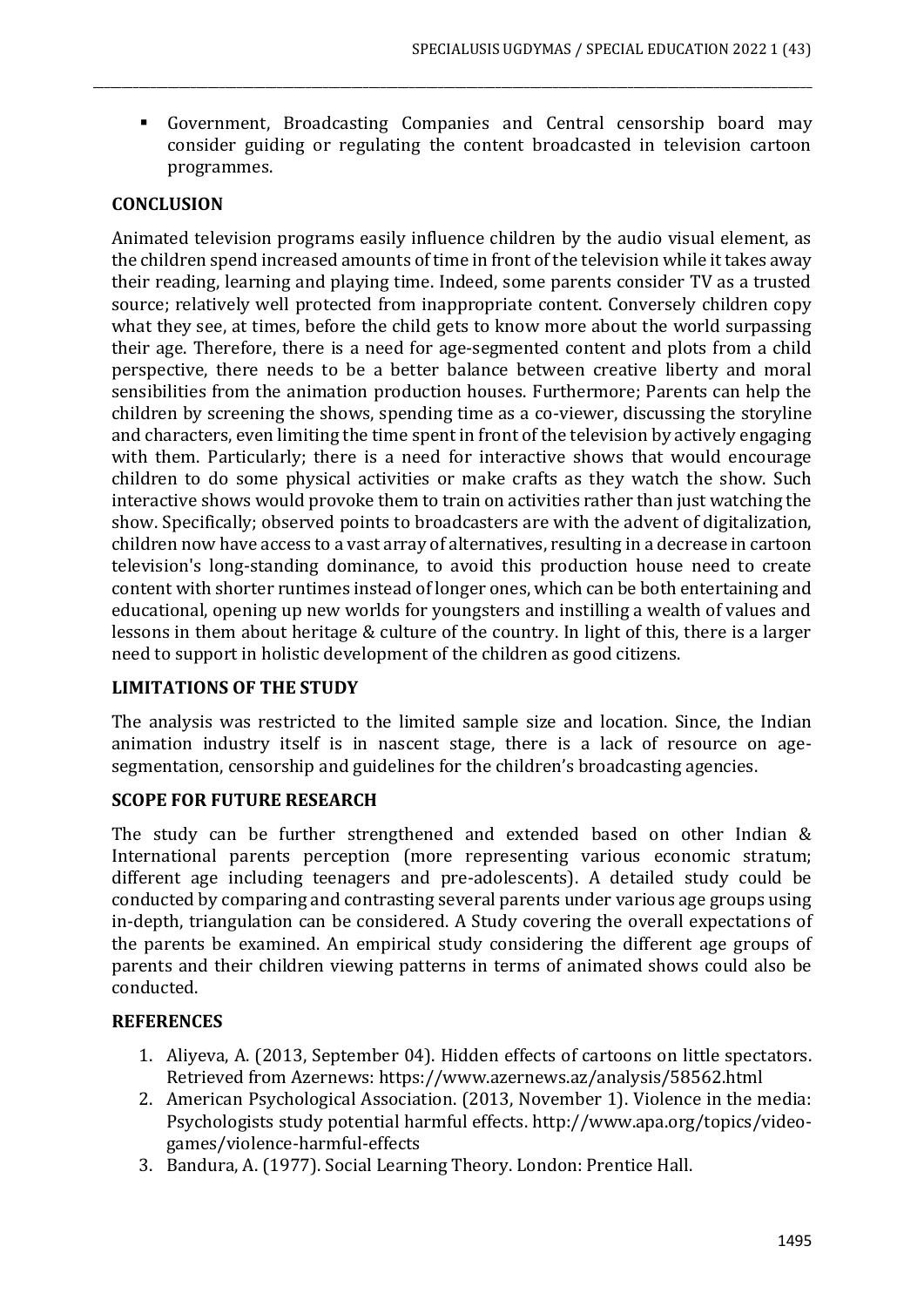4. Bignell, J. (2013). An introduction to television studies. In J. Bignell, An introduction to television studies (pp. 307-315). New York: Routledge.

\_\_\_\_\_\_\_\_\_\_\_\_\_\_\_\_\_\_\_\_\_\_\_\_\_\_\_\_\_\_\_\_\_\_\_\_\_\_\_\_\_\_\_\_\_\_\_\_\_\_\_\_\_\_\_\_\_\_\_\_\_\_\_\_\_\_\_\_\_\_\_\_\_\_\_\_\_\_\_\_\_\_\_\_\_\_\_\_\_\_\_\_\_\_\_\_\_\_\_\_\_\_\_\_\_\_\_\_\_\_\_\_\_\_\_\_\_\_\_\_\_\_\_\_\_

- 5. Braun, V., Clarke, V. & Weate, P. (2016). Using thematic analysis in sport and exercise
- 6. Creswell, J. W. (1994). Research Design: Qualitative and Quantitative Approaches. Thousand Oaks. CA: Sage.
- 7. Eggleston, B. (2018). Expressive & Dynamic Character Design. Retrieved from brookeseggleston.com: http://brookeseggleston.com/ Accessed May 8, 2019
- 8. Fowles, B. R. (1976). MOPPETS IN THE MARKET PLACE: EVALUATING CHILDREN'S RESPONSES TO TELEVISION ADVERTISING. Association for Consumer Research, 520-522.
- 9. Gargi. (2017, Oct 13). CHARACTER LICENSING. Retrieved from License India: https://www.licenseindia.com Accessed May 5, 2019
- 10. George E. Belch, M. A. (2011). Advertising and Promotion: An Integrated Marketing Communications Perspective. New Delhi: Tata McGraw-Hill Education.
- 11. Ghalian, S. (2016). Being Chhota Bheem in School: Implications for Education. Bharatiya Pragna: An Interdisciplinary Journal of Indian Studies.
- 12. Holzbach, A. D. (2021). Galinha Pintadinha Runs the World: A Made-for-Children Brazilian Cartoon in the Global Flow of Television Content. Television & New Media. https://doi.org/10.1177/15274764211025611
- 13. Johnson, N. (1970). How to Talk Back to Your Television Set. Boston: Little Brown & Company.
- 14. Khaled Habib, T. S. (2015). Cartoons' Effect in Changing Children Mental Response and Behavior. Open Journal of Social Sciences, 248-264.
- 15. KPMG FICCI The Future of Streaming, Media and Entertainment Industry Report, 2016
- 16. KPMG-FICCI- Media for the masses: The promise unflods, Indian Media and Entertainment Industry Report, 2017
- 17. Lbata, K. (1981). A Comparative Study of Children's Television Programmes: American and Japanese. International Journal of Social Psychiatry, 301-306.
- 18. Lehman, C. P. (2020). Huck (Hound) and Jim (Crow): Syndicated Television Cartoons and Southern Segregation. Film & History (03603695), 50(1), 4–14.
- 19. Melanie J. Spence, P. R. (2002). Children's Recognition of Cartoon Voices. Journal of Speech, Language, and Hearing Research, 214–222.
- 20. P Shanthipriya, A. P. (2017). A study on parent's perception towards children viewing cartoon channels. Journal of Applied and Advanced Research, 31–36.
- 21. Paul Messaris, D. K. (1984). TV-Related Mother-Child Interaction and Children's Perceptions of TV Characters. SAGE Journals, 662-666.
- 22. Perea, K. (2018). Gender and Cartoons from Theaters to Television: Feminist Critique on the Early Years of Cartoons. Animation, 13(1), 20–34. https://doi.org/10.1177/1746847718755591
- 23. Poepsel, M. (2018). Media, Society, Culture and You. Southern Illinois University Edwardsville: Rebus Community.
- 24. research. In B. Smith & A. C. Sparkes (Eds.), Routledge handbook of qualitative research in sport and exercise (pp. 191-205). London: Routledge.
- 25. Robert M. Liebert, J. S. (1989). The Early Window Effects of Television on Children and Youth. Canada: Pergamon Press.
- 26. Robinson, J. P. (1972). Television's impact on everyday life. Television and social behaviour, 410-431.